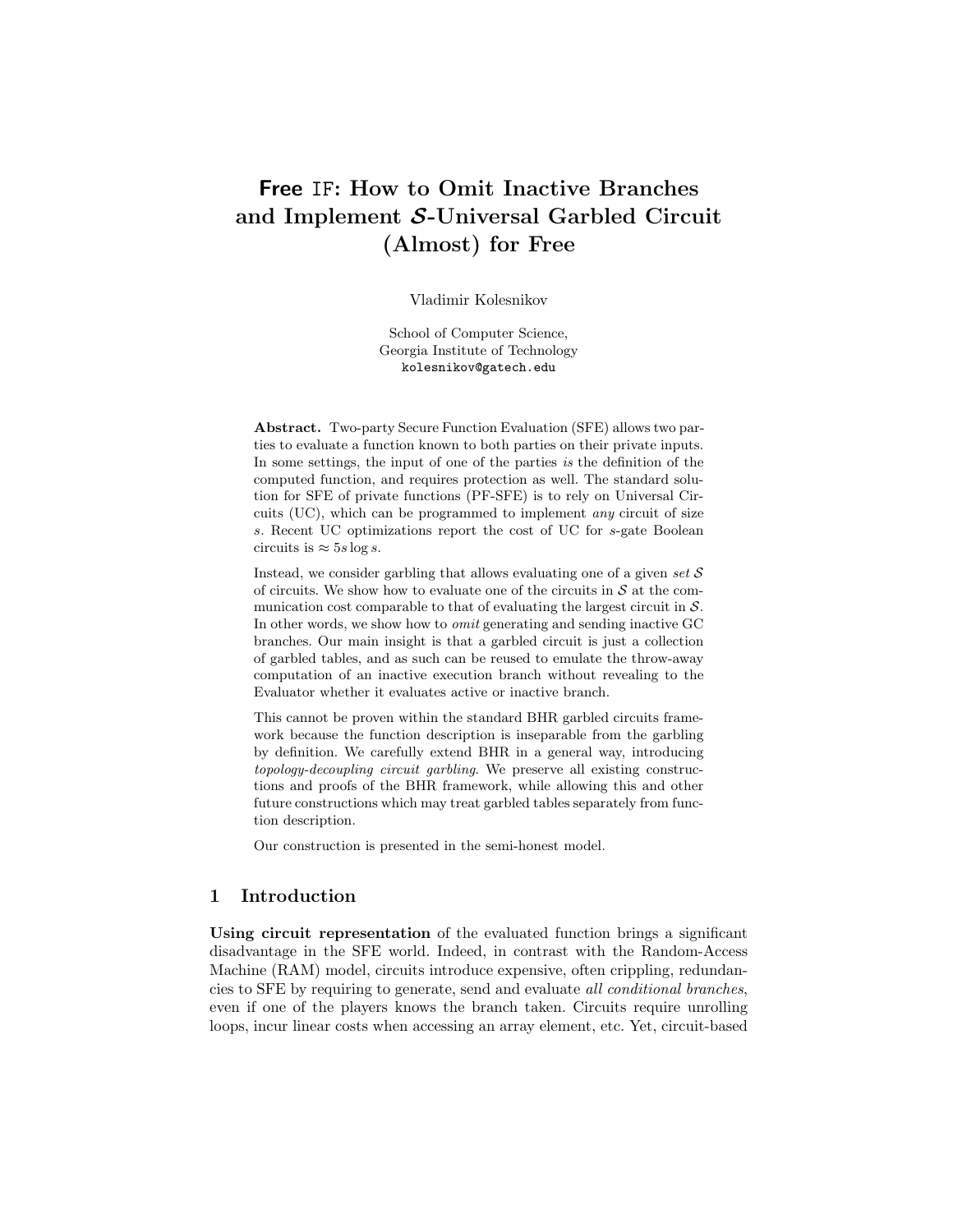SFE is currently the highest-performing technique in most settings, due to extremely high efficiency of the private evaluation of circuit gates.

Addressing the limitations of the circuit-based representation has focused mainly on improving random access to memory. A celebrated line of work on Oblivious RAM (ORAM), started by [\[GO96\]](#page-0-0), resulted in ORAM being a standard ingredient in MPC.

Our work. We address the need to pay for inactive throw-away conditional branches. We propose an extremely simple technique, Free IF, to fully eliminate inactive GC branches in scenarios where one of the players knows the executed branch. This is a natural scenario frequently occurring in practice, as we will argue next.

We extend the BHR framework [\[BHR12\]](#page-0-0) to introduce *topology-decoupling* circuit garbling and present the construction in general terms. The extended BHR framework, which treats garbled circuits as strings, is a contribution of independent interest.

To our knowledge, this is the first such circuit-based technique. We discuss previous work in [Section 1.2;](#page-3-0) most well-known prior work on circuit size reduction is generic universal circuit (UC) constructions.

## 1.1 Motivating applications

We list several practical applications where our approach can be applied.

Evaluating one of several policy options. In Blind Seer  $[PKV^+14,$  $[PKV^+14,$ [FVK](#page-0-0)+15], a GC-based private database (DB) system, private DB search is achieved by two players jointly securely evaluating the query match function on the search tree of the data. Blind Seer does not fully protect query privacy: it leaks the query circuit topology as the full universal circuit is not practical, as admitted by the authors. Applying our solution to that work would hide this important information, at (almost) no extra cost. Indeed, say, by policy the DB client is allowed to execute one of several (say, 50) types of queries. The privately executed SQL query can then be a represented as a switch of the number of clauses selected by the querier, each corresponding to an allowed query type. With our technique, only a GC corresponding to a single branch will need to be sent instead of the 50 required today. Most of the cost of the Blind Seer DB system is in running SFE of the query match function at a large scale, so improvement to the query circuit will directly translate to overall improvement. We note that the core of the Blind Seer system is in the semi-honest model, but a malicious client is considered in [\[FVK](#page-0-0)<sup>+</sup>15].

Our work can be viewed as secure evaluation of a circuit universal for a set of functions  $S = \{C_1, ..., C_k\}$  (S-universal circuit, or S-UC) at the cost similar to that of a single function. The next motivating example provides another illustration of how our work may improve applications where we want to evaluate and hide which function/query was chosen by a player (say, which one of several functions allowed by policy or known because of auxiliary information).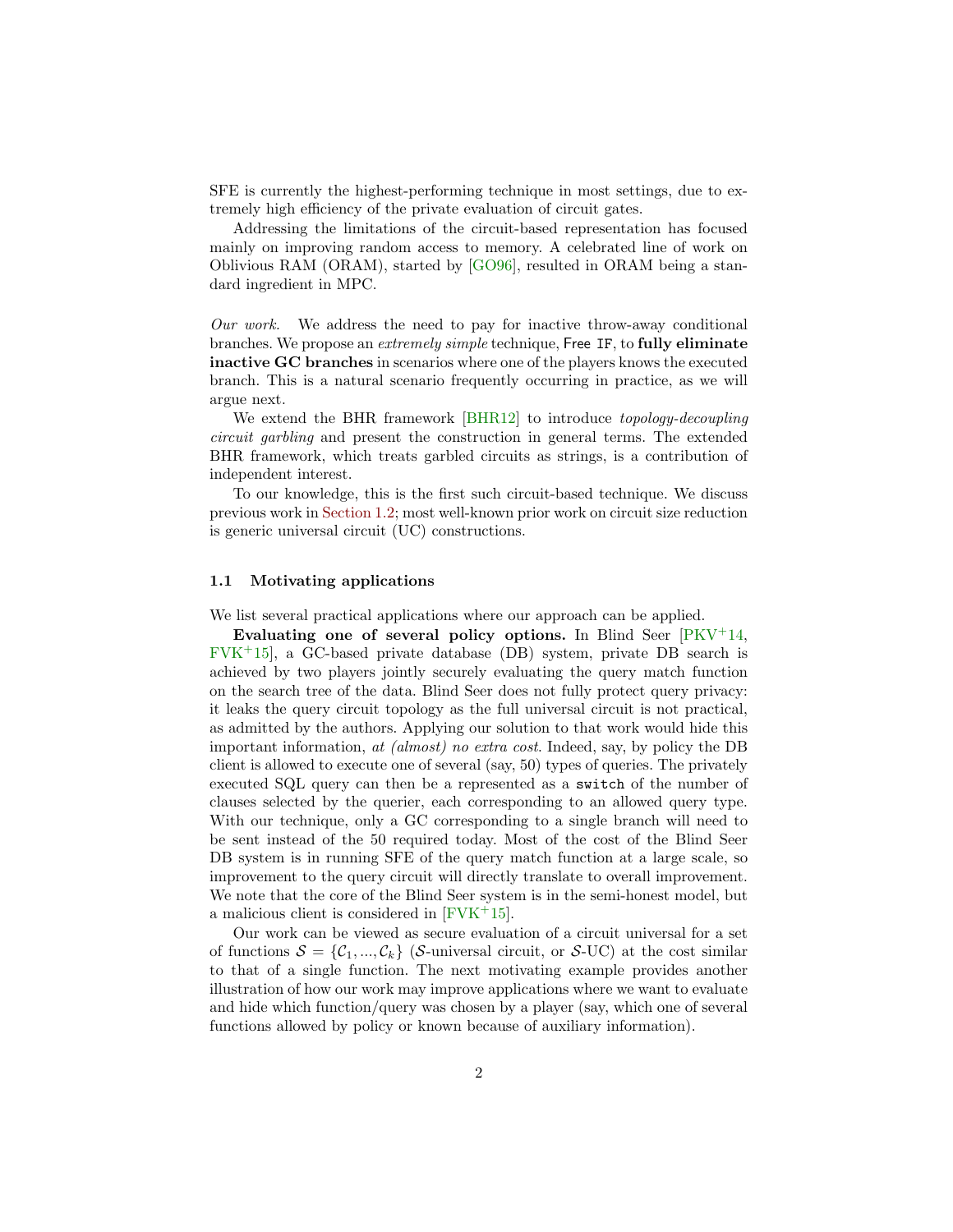SFE of semi-private functions (SPF-SFE) (see additional discussion in Sect [1.2\)](#page-3-0) is a notion introduced in [\[PSS09\]](#page-0-0), bridging the gap between expensive private function SFE (PF-SFE) based on Universal Circuit [\[Val76,](#page-0-0) [KS08b,](#page-0-0) [KS16,](#page-0-0) [LMS16\]](#page-0-0), and regular SFE (via GC) that does not hide the evaluated function. SPF-SFE partially hides the evaluated function; namely, given a set of functions, the evaluator will not learn which specific function was evaluated. (The GC Generator does know the evaluated function.) Indeed, often only specific subroutines are sensitive, and it is they that might be sufficiently protected by S-universal circuit for an appropriate set of circuits S. [\[PSS09\]](#page-0-0) presents a convincing example of privacy-preserving credit checking, where the check function itself needs to be protected, and shows that using  $S$ -universal circuits as building blocks is an effective way of approaching this. Further, [\[PSS09\]](#page-0-0) builds a compiler which assembles GC from the  $S$ -universal building blocks (which they call PPB, Privately Programmable Blocks). While [\[PSS09\]](#page-0-0) provides only a few very simple hand-designed blocks (see our discussion in Sect. [1.2\)](#page-3-0), our work can be viewed as an efficient general way of constructing such blocks.

CPU/ALU emulation. Extending the idea of SPF-SFE, one can imagine a general approach where the players privately emulate a CPU evaluating a fixed sequence of complex instructions from a fixed instruction set (instruction choice implemented as a GC switch). Additionally, if desired, instructions' inputs can be protected by employing the selection blocks of [\[KS08b\]](#page-0-0). Such an approach can be built within a suitable framework (e.g., that of [\[PSS09\]](#page-0-0)) from S-universal circuits provided by this work. We note that circuit design and optimization is tedious, and not likely to be performed by hand except for very simple instances, such as those considered in [\[PSS09\]](#page-0-0). Instead, our approach will result in immediate performance improvement, reducing the cost of the ALU step implementation by a large factor.

For example, in a recent work [\[WGMK16\]](#page-0-0), a secure and practically efficient MIPS ALU is proposed, where the ALU is implemented as a switch over 37 currently supported ALU instructions evaluated on ORAM-stored data. Tiny-Garble  $[SHS^+15]$  $[SHS^+15]$  also design and realize a garbled processor, using the MIPS I instruction set, for private function evaluation. Our constructions would work with  $[WGMK16, SHS<sup>+</sup>15]$  $[WGMK16, SHS<sup>+</sup>15]$  $[WGMK16, SHS<sup>+</sup>15]$  $[WGMK16, SHS<sup>+</sup>15]$  in a drop-in replacement manner, for implementing straight-line functions known to one party. The ALU step will be correspondingly reduced from containing implementations of all ALU instructions per step (37 in [\[WGMK16\]](#page-0-0), of which the output of 36 of them is discarded), to a single instruction with our approach!

The client-server setting. Our approach is particularly attractive in the client-server setting. Indeed, the cost of the GC generator for the  $S$ -UC of n circuits, while proportional to  $n$ , only involves a simple operation per circuit of S. The bulk of the cost of the GC generator is in garbling and sending (only) the active branch. Because of this, the set  $\mathcal S$  of the circuits can be very large and still scale well allowing the server being able to service many clients. This is because (essentially) the sole cost of adding more circuits to  $S$  is the evaluator having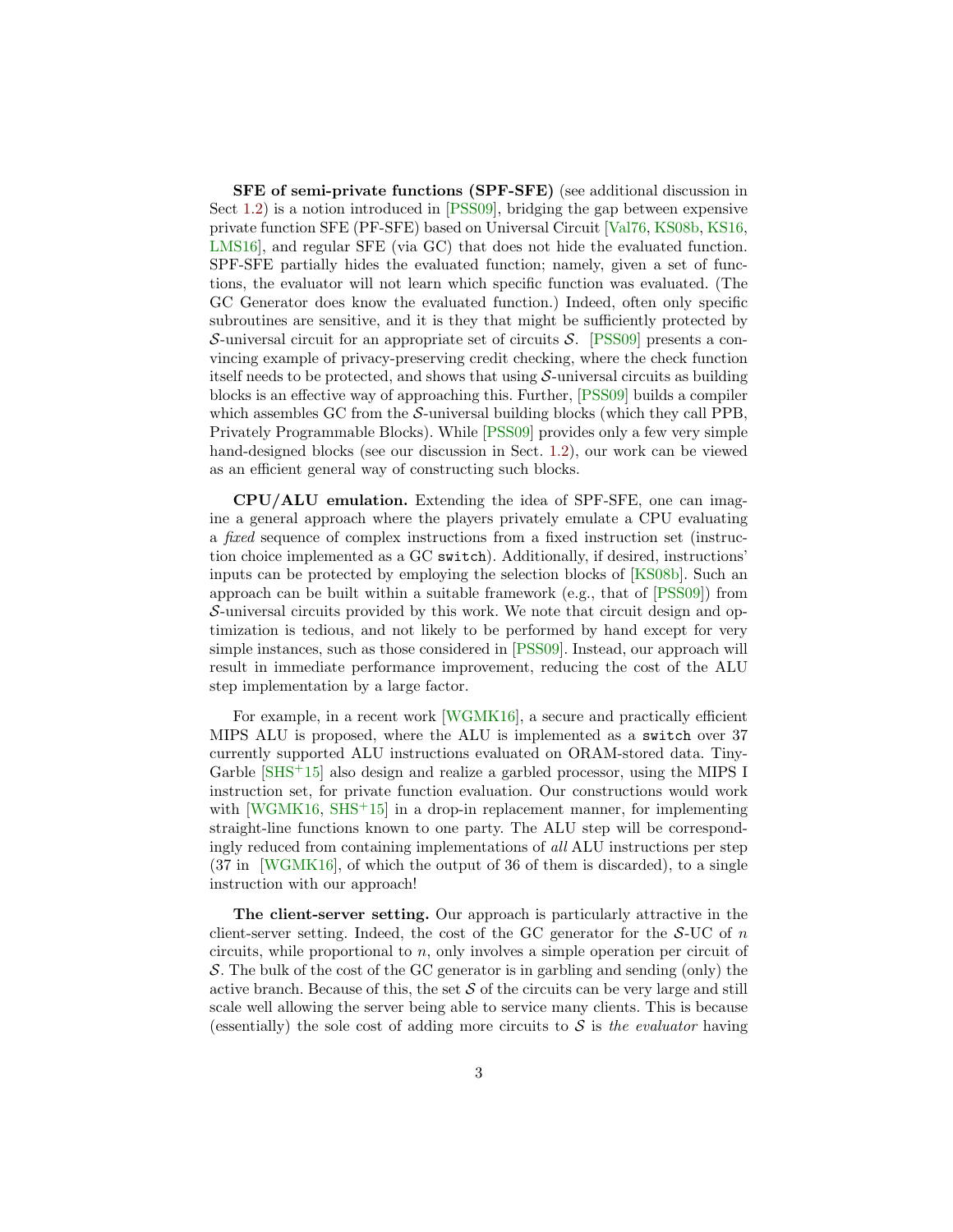to evaluate each circuit in  $S$ . This allows for a variety of trade-offs between efficiency and the level of hiding of the evaluated function.

## <span id="page-3-0"></span>1.2 Background and Related Work

Garbled Circuit, OT and Universal Circuit. Significant part of SFE research focuses on minimizing the size of the basic GC of Yao [\[Yao86,](#page-0-0) [LP09\]](#page-0-0), such as garbled row reduction techniques Free-XOR [\[KS08a\]](#page-0-0) and its enhancements FleXOR [\[KMR14\]](#page-0-0) and half-gates [\[ZRE15\]](#page-0-0). In contrast, in this work, we eliminate the need for evaluation (i.e. sending) of all but one subcircuits in a switch.

Asymptotically, Valiant's Universal Circuit [\[Val76,](#page-0-0) [LMS16,](#page-0-0) [KS16,](#page-0-0) [GKS17\]](#page-0-0) is the optimal underlying technique to fully protect the evaluated function in MPC. Respectively, for sub-circuits of size  $n$ , the size of the universal circuit generated by [\[Val76,](#page-0-0) [KS08b\]](#page-0-0) is  $\approx 19n \log n$ , and  $\approx 1.5n \log^2 n + 2.5n \log n$ . Recent works [\[LMS16,](#page-0-0) [KS16,](#page-0-0) [GKS17\]](#page-0-0) polish and implement Valiant's construction. They report a precise estimate of the cost (in universal gates) of Valiant's UC of  $\approx 5n \log n$ . We note that UC-based constructions cannot take advantage of Free-XOR (other than gates on permutation subcircuits), since Free-XOR of course identifies positions of XOR gates. Thus, the classical universal circuit approach becomes competitive for a number of clauses far larger than a typical switch.

Another technique for Private Function Evaluation (PFE) was proposed by Mohassel and Sadeghian [\[MS13\]](#page-0-0). They propose an alternative (to the universal circuit) framework of SFE of a function whose definition is private to one of the players. Their approach is to map each gate outputs to next gate outputs by considering a mapping from all circuit inputs to all outputs, and evaluate it obliviously. For GC, they achieve a factor 2 improvement as compared to Valiant [\[Val76\]](#page-0-0) and a factor 3 − 6 improvement as compared to Kolesnikov and Schneider [\[KS08b\]](#page-0-0). Similarly to [\[Val76,](#page-0-0) [KS08b\]](#page-0-0), [\[MS13\]](#page-0-0) will not be cost-effective for a small number of clauses.

We also mention, but do not discuss in detail, that hardware design considers circuit minimization problems as well. However, their typical goal is to minimize chip area while allowing multiple executions of the same (sub)circuit. Current state-of-the-art in applying to MPC the powerful tool chains from hardware design is producing  $10-20\%$  circuit (garble table) reduction [\[SHS](#page-0-0)+15, [DDK](#page-0-0)+15, [DKS](#page-0-0)<sup>+</sup>17], while our approach will achieve large factor performance improvement for the setting it can operate in.)

Semi-private function SFE (SPF-SFE) [\[PSS09\]](#page-0-0). As discussed above, SPF-SFE is a convincing trade-off between efficiency and the privacy of the evaluated function. Our work on construction of container circuits corresponds to that of privately programmable blocks (PPB) of [\[PSS09\]](#page-0-0), which were hand-optimized in that work. In our view, the main contribution of [\[PSS09\]](#page-0-0) is in identifying and motivating the problem of SPF-SFE and building a framework capable of integrating PPBs into a complete solutions. They provide a number of very simple (but nevertheless useful) PPBs, such as  $\mathcal{S}_{COMP} = \{ \langle \rangle, \rangle, \langle \rangle, \rangle \}$ . Each of these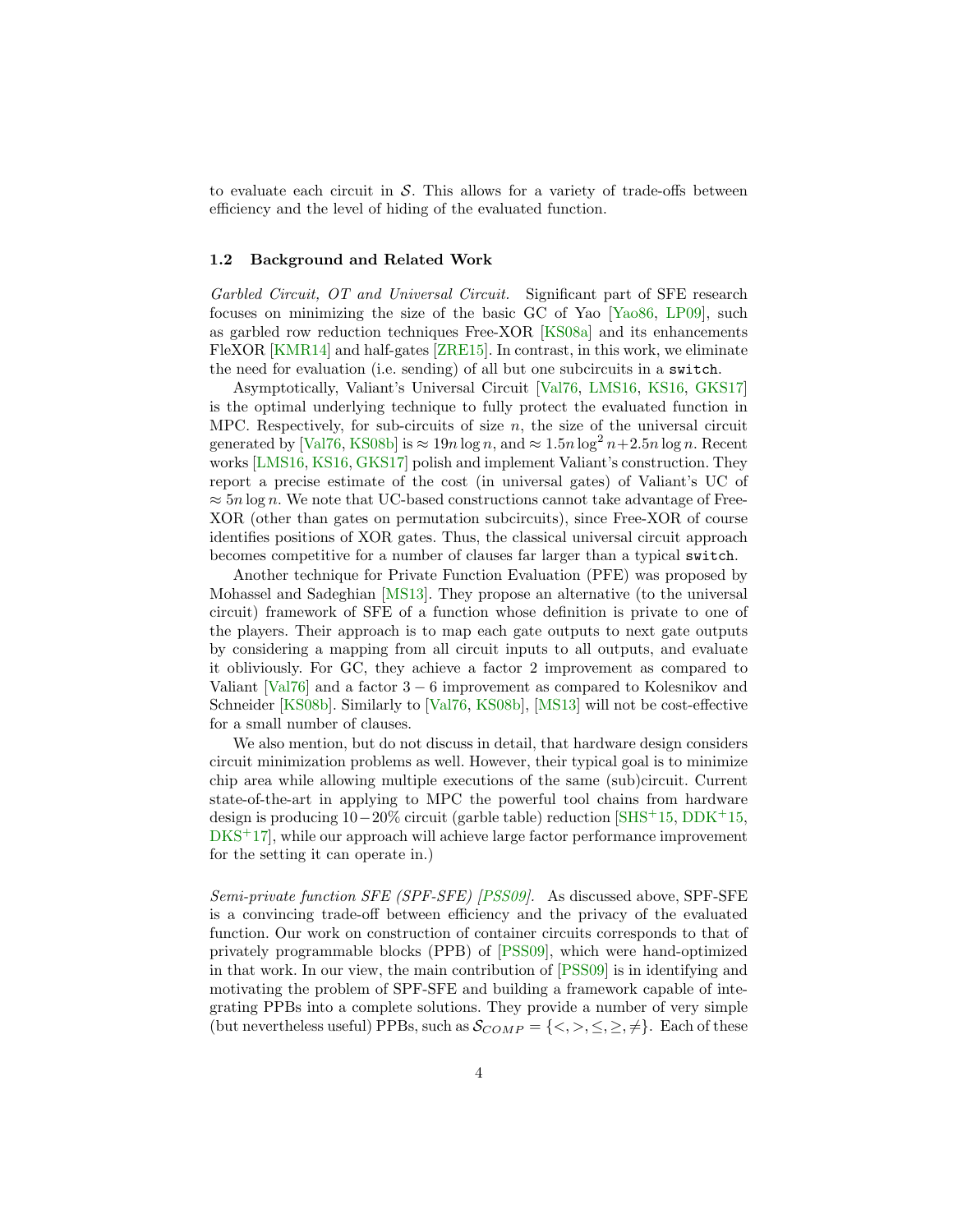PPB sets only consists of functions with already identical or near-identical topology; this is what enabled hand-optimization and optimal sizes of the containers. Other than the universal circuit PPB, no attempt was made to investigate construction PPBs of circuits of a priori differing topology.

In contrast, we can work with *any set*  $S$  of circuits for  $S$ -universal circuit and achieve large factor performance improvement stemming from not having to transmit inactive branches.

Circuit overlay heuristic  $[KKW17]$ . Finally, a recent work of Kennedy et al. [\[KKW17\]](#page-0-0) explored a *heuristic* approach to  $S$ -UC circuit generation, based on alignment and overlay of underlying graphs. The authors were able to demonstrate significant reduction in the size of a circuit implementing a switch of 32 small circuits. Specifically, for their switch of 32 small chosen circuits of total size of  $\approx 20,000$  gates, they were able to achieve the S-UC of size  $\approx 3,000$  gates, achieving  $\approx 6 \times$  circuit size reduction.

In contrast, our approach is much simpler and is readily implementable. It is not a heuristic, and has clean and understandable performance, which will nearly always beat [\[KKW17\]](#page-0-0) (often by a significant factor!) in our setting where the GC generator knows the evaluated function. This is because of the following. In this case both our and [\[KKW17\]](#page-0-0) cost consists of GC generator Gen generating and sending a single GC. However, in our case, this circuit size is equal to  $\max |C_i|, C_i \in \mathcal{S}$ , while the [\[KKW17\]](#page-0-0) circuit size is  $|C_0|$ , where  $C_0$  is the circuit universal for all  $C_i \in \mathcal{S}$ . Clearly,  $|C_0| \geq \max |C_i|$ , but it is difficult to give a precise comparison since [\[KKW17\]](#page-0-0) is a heuristic. As reported in [\[KKW16\]](#page-0-0), the full version of [\[KKW17\]](#page-0-0), while overlay algorithm performed well on certain pairs (groups) of circuits, it did not do well on others. For example, expansion metric for circuits 29 and 30 (computing functions  $B \cdot A + 555$  and  $B^2 + A^2 > 1$ respectively on 32 bit values) is reported to be 1.00 (Table 3 in [\[KKW16\]](#page-0-0)), which means that heuristic did not improve on simple circuit concatenation. In contract, our approach will immediately work for these circuits.

The BHR framework [\[BHR12\]](#page-0-0). We present our generic protocol in the terminology of BHR, which we extend to allow formal discussion of our work. We explain the very useful BHR framework at length in Section [5.](#page-8-0)

# 2 Our Contributions

We present Free IF, an extremely simple (and hence easy-to-implement and to adopt) method of eliminating the generation and transmission of all inactive branches in a GC computation, when branch is selected by the GC generator. An additional OT round, transferring secrets of size independent of the circuit sizes and concretely small, is required.

Our approach works with state-of-the-art garbling schemes, including halfgates [\[ZRE15\]](#page-0-0).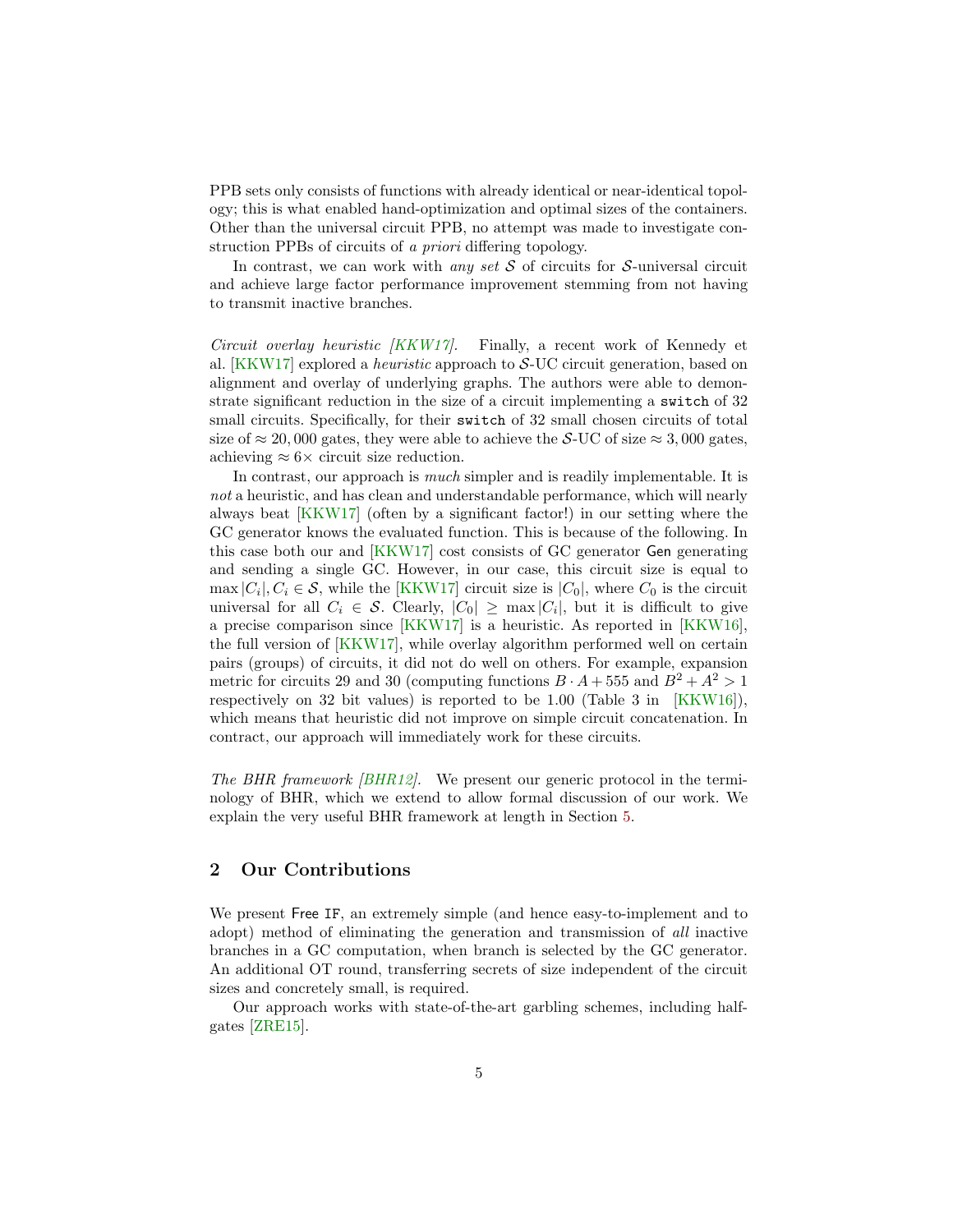We believe that our main idea — viewing GC as a collection of garbled tables and separating the circuit topology from GC thus hiding the computed function will have other exciting applications, such as improved GC constructions.

Our result in very natural in retrospect; it is surprising it was not discovered earlier, given a substantial body of work on private function evaluation. One explanation is that we challenge "obvious facts" such as that GC is not reusable or that "GC is a structure, not a string." Both are widely accepted and are at the core of very general BHR framework. Both are challenged in our approach.

As a contribution of independent interest, we carefully extend the BHR framework to support a separation of circuit topology from the cryptographic material (such as garbled tables), and to provide convenient formalization for manipulating output encodings at wire granularity.

## <span id="page-5-0"></span>3 Technical Overview of Our Approach

Recall, garbled circuit (GC) can be viewed simply as a collection of garbled (encrypted) gate tables. Specifically, it need not include the specification of the evaluation topology (i.e. wire connections among the gates). While topology is needed for the evaluation, it may be conveyed to the evaluator Ev separately from the garbled tables, or by implicit agreement among the participants Gen and Ev. Further, GC may, but need not, provide confirmation to Ev that the obtained garbled label is a valid label.

Let  $S = \{C_1, C_2, ..., C_n\}$  be a set of Boolean circuits. We assume that all circuits consist of fan-in-2 gates and have the same number of inputs and outputs. Let the Generator Gen have  $n_{\text{in-}x}$  input bits, and the Evaluator Ev have  $n_{\text{in-}y}$  input bits (total  $n_{\text{in}} = n_{\text{in-x}} + n_{\text{in-y}}$ ). Without loss of generality, let players receive the same output consisting of  $n_{\text{out}}$  bits. This is a standard and natural setting for GC and universal circuits.

Recall, in our setting, (only) Gen knows which of the circuits in  $S =$  $\{\mathcal{C}_1,\mathcal{C}_2,...,\mathcal{C}_n\}$  is being evaluated. Let's imagine for now that all the circuits in  $S$  are of the same size s (i.e. consisting of the same total number of gates); we will later show this easily generalizes. We do not place any other restrictions on the topologies of the circuits. Suppose Gen wishes to evaluate its target circuit  $C_t \in \mathcal{S}$ . Our underlying idea is to have Gen generate a *single* GC  $\widehat{\mathcal{C}}$  implementing  $\mathcal{C}_t$  and send it to Ev. Ev knows S, but it will not know which of the circuits in S is the target circuit. Now, for each  $C_i \in S$ , Ev will interpret C as garbling of  $C_i$ and evaluate it as such, obtaining the garbled output. With a little care in GC design, it is possible to ensure that Ev will not be able to distinguish which of the circuits in S is the target circuit  $C_t$ . We stress that the fact that circuts in  $S$  have varying topologies is not an issue since GCs only contain garbled tables which can be used with any topology.

The next step is for Ev to obliviously discard the wire labels which belong to non-target circuits and to propagate the (encrypted) output of the target circuit. To be more precise, Gen and Ev will run an output selection (OS) protocol. Ev will provide as input to the protocol all (active) output labels it obtained in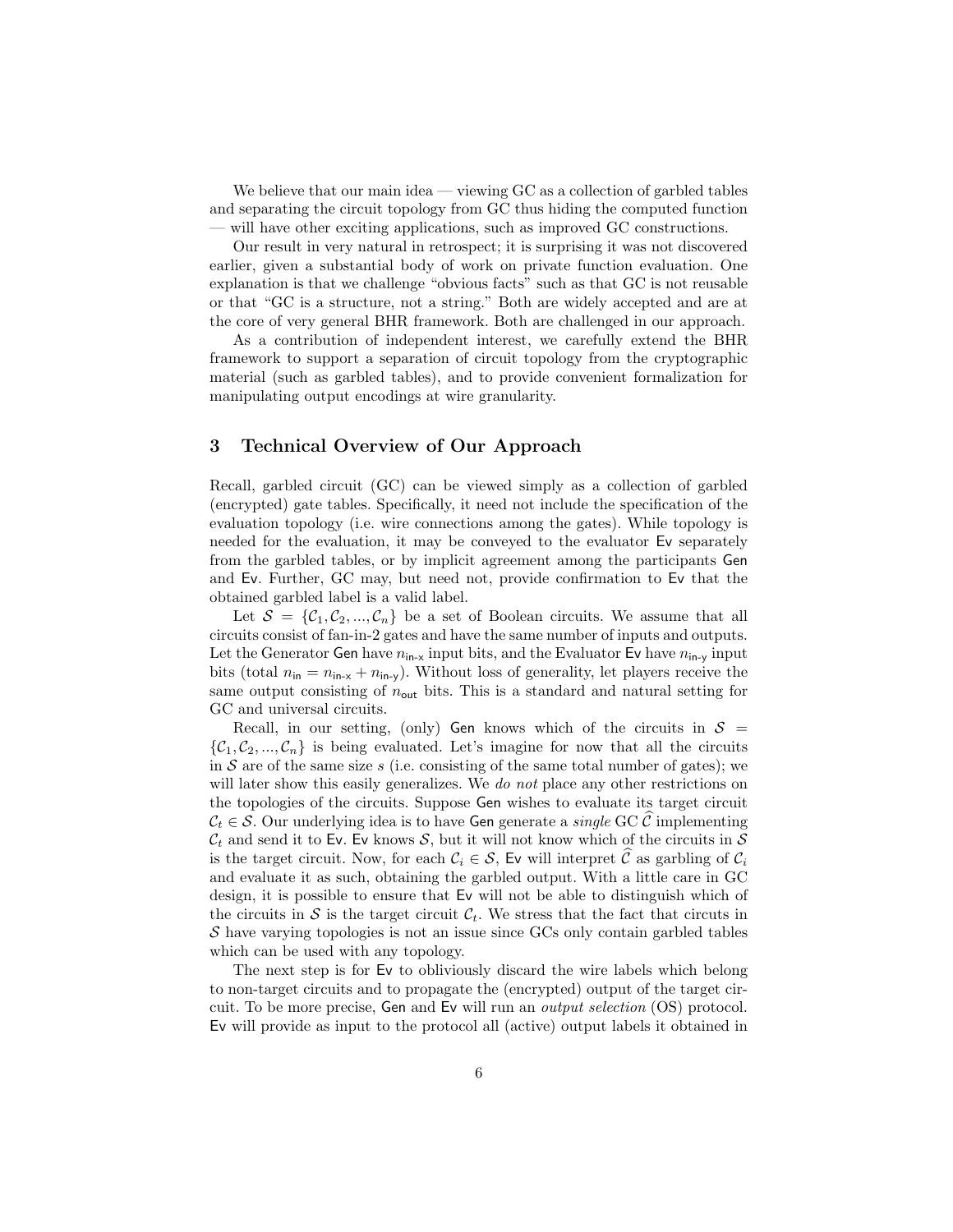evaluating  $|\mathcal{S}|$  circuits, and Gen will provide the indices of the labels corresponding to the target circuit  $\mathcal{C}_t$ , as well as  $\mathcal{C}_t$ 's zero labels on output wires. The OS protocol will output (re-encoded) labels corresponding to the output of  $\mathcal{C}_t$ .

This step is efficiently implemented via GC. We further observe that providing full-length output labels (i.e of length of the computational security parameter  $\kappa$ ) as input to OS is not needed; statistical security is sufficient and the labels can be truncated to  $\sigma$  bits for OS input, improving performance. Even further improvement is possible simply by having Gen ensure the labels on each output wire of  $C_t$  differ in the last bit. Then Ev and Gen can submit only the last bits of the labels they obtain. Note that it does not affect correctness or security if the last bits on the active and inactive wires of circuits other than  $\mathcal{C}_t$  are the same, since selection is done based on the index  $t$  provided by Gen, and further Ev will not obtain both labels of any wire (and hence won't detect the mismatch between  $\widehat{\mathcal{C}}$  and the interpreted evaluation of  $\mathcal{C}_i$ ).

Free XOR and half-gates. Our construction works with the Free XOR garbling [\[KS08a\]](#page-0-0).

Using half-gates [\[ZRE15\]](#page-0-0) also works. Intuitively, this is because its garbled tables also look like random strings. We show this in Sections [6](#page-17-0) and [6.1.](#page-20-0) We note that using half-gates is concretely efficient, since the LSB of labels true and false is different and hence the garbled output can be cheaply fed into output selection protocol.

Addressing different circuit sizes in  $S$ . It is easy to see that our approach does not limit us to considering  $S$  consisting only of the circuits of the same size. Indeed, let  $s_{\text{max}} = \max_i |\mathcal{C}_i|$  be the maximum circuit size in S. It is sufficient<sup>[1](#page-6-0)</sup> for Gen to garble the target circuit  $\hat{C}_t$  and pad it with randomly generated garbled tables to obtain  $\hat{C}_t$ , so as the total number of garbled tables in the produced circuit  $\hat{C}_t$  is equal to  $s_{\text{max}}$ . Then, a simple convention can be easily designed to allow Ev to use only the garbled tables of needed in evaluating each circuit  $C_i$ by appropriately interpreting  $\hat{\mathcal{C}}'_t$ .

On the cost of SFE and OT rounds. Our S-UC GC protocol adds a round of communication for each switch statement. We argue that the associated latency cost is negligible in many practical scenarios. This is because often the latency-related idling will be productively used for computation and communication in the same or another SFE instance. This is the case, e.g., in larger-scale SFE deployments, where many instances will be run in parallel, and where SFE throughput is a far more important parameter than latency.

Composing our protocol with GC. We note that we additionally design a secretshared-output functionality, where the output of the computation is not recon-

<span id="page-6-0"></span><sup>&</sup>lt;sup>1</sup> This holds for main schemes, such as classical Yao, Free-XOR and half-gates, as we show in Section [6.1.](#page-20-0) It is possible to craft garbling schemes where this specific technique won't work. See Section [5.3](#page-13-0) for a formal discussion.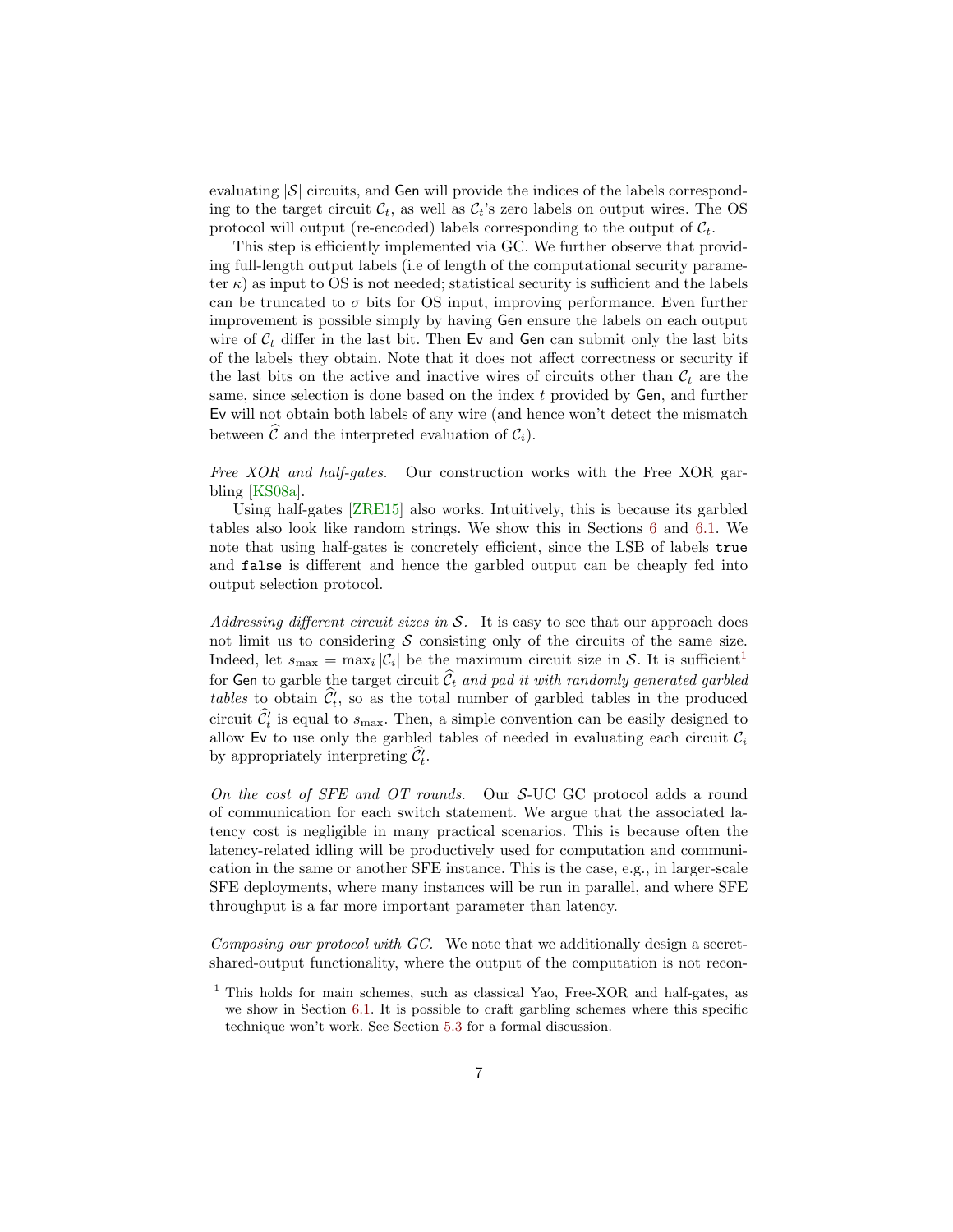structed, but remains shared GC-style. Hence, it can be privately plugged into another GC.

Nesting switch clauses. Our protocol naturally works for the nested clauses. One way to implement a nested clause is to bring all choice variables to the same level, placing us in the non-nested setting.

[Figure 1](#page-7-0) illustrates how a nested clause (left) can be rewritten to a single-level branching (right). Again, we note that Gen must know the selection choices.

| • if $a = 1$ then              | • if $a = 1$ and $b = 1$ then run $F_{11}$ |
|--------------------------------|--------------------------------------------|
| • if $b = 1$ then run $F_{11}$ | • if $a = 1$ and $b = 2$ then run $F_{12}$ |
| • if $b = 2$ then run $F_{12}$ | • if $a = 2$ and $b = 1$ then run $F_{21}$ |
| • if $a = 2$ then              | • if $a = 2$ and $b = 2$ then run $F_{21}$ |
| • if $b = 1$ then run $F_{21}$ |                                            |
| • if $b = 2$ then run $F_{22}$ |                                            |

<span id="page-7-0"></span>Fig. 1. switch nesting rewriting. Left: nested. Right: flat.

We note that this nesting management results in no additional communication rounds due to nesting. In most cases, the nesting would not be deep/wide enough to overwhelm the computational resource. Indeed, the computation cost would be less than implementing the same circuit using standard Yao GC.

To illustrate the costs, consider the above example and let's suppose all functions are of the same size  $s_{\text{max}}$ , and Gen's choice variables are  $a = 2$  and  $b = 1$ . Then our protocol will require Gen to generate and send a single GC  $\tilde{C}$ implementing  $F_{21}$ , and Ev to evaluate the received C four times. Standard GC will require Gen to generate and send four GCs, and Ev to evaluate four GCs.

## 3.1 Extending the BHR Framework: Decoupling the Topology

An important conceptual contribution of this work is the departure from thinking of garbled circuits as monolithic objects, but rather, emphasizing that they are strings representing (separately) the computed function and the cryptographic material, such as garbled tables. We formalize this approach by extending the BHR framework to support this vision. We are able to change some of the most fundamental concepts of the framework while preserving it completely and not requiring redefining any of its functions. This allows to reuse all existing body of work in the popular and very useful BHR framework.

Specifically, our main change to BHR is a restriction that the garbled circuit  $F$  must consist of two components, the function topology  $T$  and cryptographic material E. This adjustment does not affect any of the existing BHR functions, constructions and proofs, but allows us to introduce a new security property related to obliviousness, which formalizes indistinguishability of GC evaluation under different topologies.

We state our main result, Free IF, in the new extended BHR framework.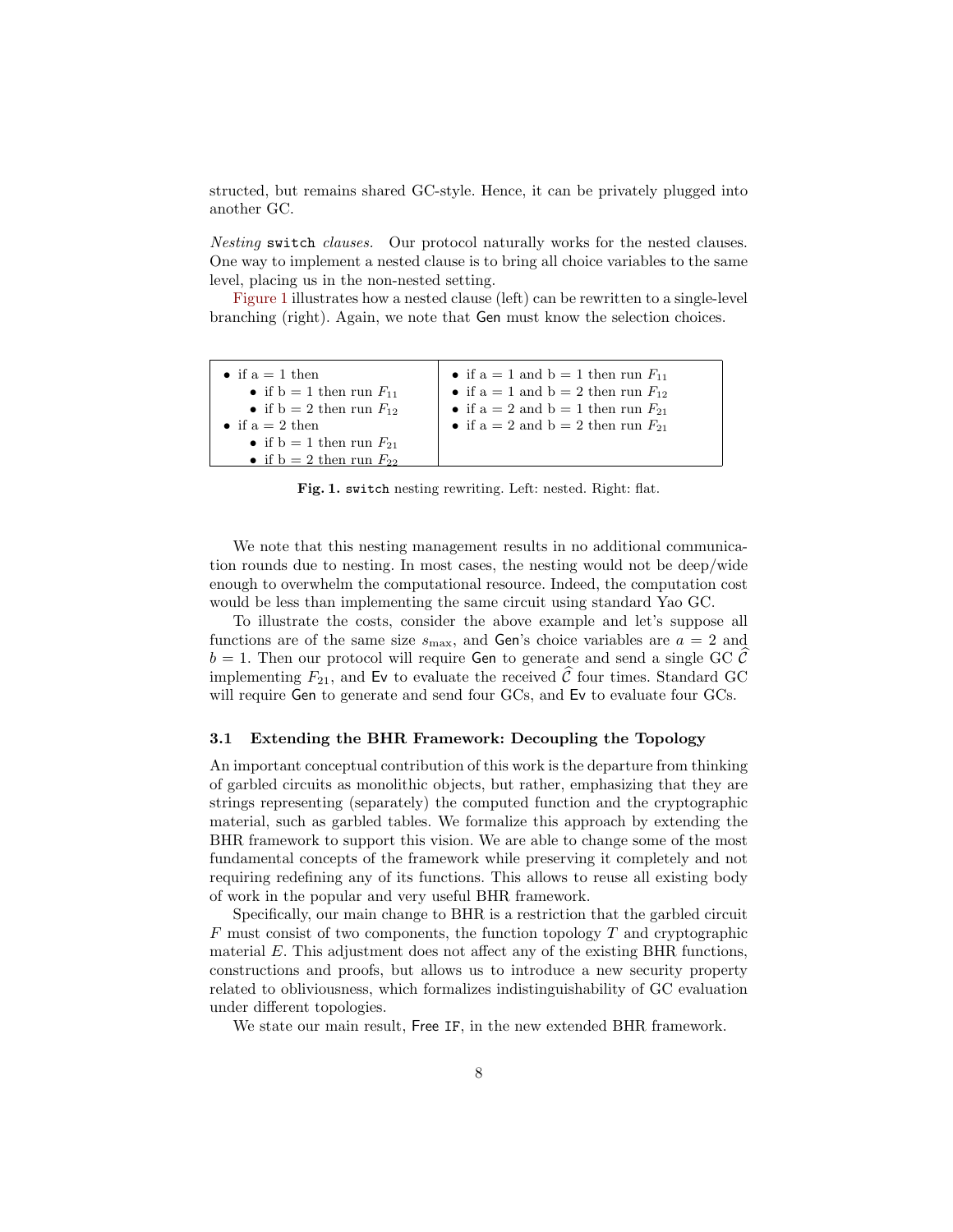#### 3.2 Outline of the Presentation

We already described at a high level the technical details of our contribution in Section [3.](#page-5-0) Next, we introduce preliminary notation and definitions. In Section [5,](#page-8-0) we review the relevant aspects of the BHR framework and introduce its extension that allows to reason about circuit garblings separately from the function encoding. We present our GC construction in the above extended framework, prove security and formally discuss suitable garbling schemes, including half-gates, in Section [6.](#page-17-0) Finally, in Section [7,](#page-22-0) we discuss the performance of our improvement.

## 4 Preliminaries

## 4.1 Notation

Throughout the paper we use the following notation: the computational and statistical security parameters are denoted by  $\kappa$  and  $\sigma$ , respectively. We will denote circuits by  $\mathcal C$  and garbled circuits by  $\mathcal C$ . We denote a circuit's gate by  $G_i$  and a garbled gate by  $G_i$ . We denote by S the set  $S = \{C_1, C_2, ..., C_n\}$  of circuits with respect to which we design our universal circuit. We denote size of  $\mathcal{S}$  by  $s = |\mathcal{S}|$ . NOT gates are implemented in the standard way by switching the wire label semantics and we don't discuss them further. We count the number of non-XOR gates in a circuit as its size  $s_{\mathcal{C}_i} = |\mathcal{C}_i|$ . We denote the maximal circuit size in S by  $s_{\text{max}} = \max_{\mathcal{C}_i \in \mathcal{S}} |\mathcal{C}_i|$ . We denote by  $s_{\mathcal{C}_i}^{\text{Total}} = |\mathcal{C}_i|^{\text{Total}}$  the size of the circuit  $\mathcal{C}_i$ , including/counting XOR gates. We use the notation  $\stackrel{c}{=}$  to denote computational indistinguishability of ensembles of random variables.

#### 4.2 Defining S-Universal GC

We introduce security definitions with which we operate in this work. We are interested in efficient  $S$ -Universal GC evaluation. In [Figure 2](#page-9-0) we formalize the functionality  $\mathcal{F}^{\mathcal{S}-\mathsf{UC}}$  which will serve as the basic definition.

Intuitively, our goal is simple: we wish to evaluate a function chosen by one of the players  $P_1$  among the known set of functions  $S$ .

We additionally define a more convenient functionality  $\mathcal{F}^{\mathcal{S}-\mathsf{UC}\text{-}\mathsf{s}}$  for sharedoutput  $\mathcal{F}^{\mathcal{S}-\mathsf{UC}}$ .  $\mathcal{F}^{\mathcal{S}-\mathsf{UC}\text{-}\mathsf{s}}$  requires that the players don't get the output of the function  $C_t$  directly, but rather a GC-style secret sharing of the computed value. The functionality  $\mathcal{F}^{\mathcal{S}-\mathsf{UC}\text{-}\mathsf{s}}$  is presented in [Figure 3.](#page-9-1) We will present our construction for the simpler  $\mathcal{F}^{\mathcal{S}-\mathsf{UC}}$  functionality; extension to the more convenient  $\mathcal{F}^{\mathcal{S}-\mathsf{UC}\text{-}\mathsf{s}}$  functionality is simple, and we briefly discuss it in Section [6.](#page-17-0)

# <span id="page-8-0"></span>5 Extending the BHR Framework

It is beneficial to present the work in the terminology of garbling schemes [\[BHR12\]](#page-0-0), introduced by Bellare, Hoang and Rogaway (BHR). In our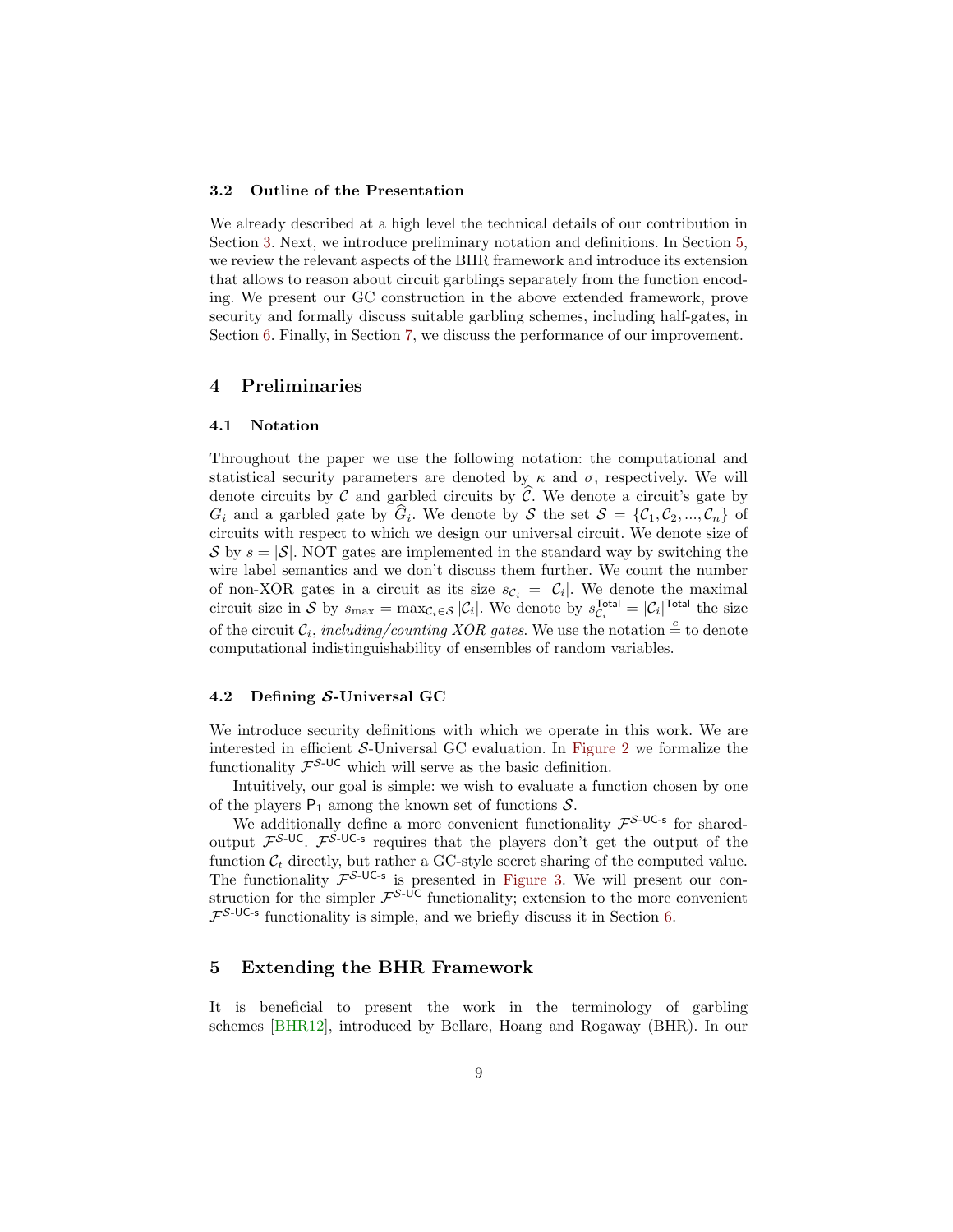PARAMETERS:

- 1. Let  $S = \{C_1, C_2, ..., C_n\}$  be a set of Boolean circuits. All circuits  $C_i$  have the same number  $n_{\text{in}}$  of input wires (with the same number  $n_{\text{in-}x}$  and  $n_{\text{in-}y}$  wires provided by  $P_1$ and  $P_2$  respectively) and the same number  $n_{\text{out}}$  of output wires.
- 2. Two players  $P_1$  and  $P_2$  have inputs  $x \in \{0,1\}^{n_{\text{in-x}}}$  and  $y \in \{0,1\}^{n_{\text{in-y}}}.$
- 3. P<sub>1</sub> provides additional input: index  $t \in [1..n]$  of the target circuit  $C_t$  to be evaluated.

FUNCTIONALITY:

<span id="page-9-0"></span>Both players obtain the output  $C_t$  (x,y).

**Fig. 2.** S-UC Functionality  $\mathcal{F}^{\mathcal{S}\text{-UC}}$ 

PARAMETERS:

- 1. Let  $S = \{C_1, C_2, ..., C_n\}$  be a set of Boolean circuits. All circuits  $C_i$  have the same number  $n_{\text{in}}$  of input wires (with the same number  $n_{\text{in-x}}$  and  $n_{\text{in-y}}$  wires provided by  $P_1$ and  $P_2$  respectively) and the same number  $n_{\text{out}}$  of output wires.
- 2. Two players  $P_1$  and  $P_2$  have inputs  $x \in \{0,1\}^{n_{\text{in-x}}}$  and  $y \in \{0,1\}^{n_{\text{in-y}}}.$
- 3. P<sub>1</sub> provides additional input: index  $t \in [1..n]$  of the target circuit  $\mathcal{C}_t$  to be evaluated.

FUNCTIONALITY  $\mathcal{F}^{\mathcal{S}-\mathsf{UC}\text{-}\mathsf{s}}$  proceeds as follows:

- 1. Compute the  $n_{\text{out}}$ -bit plaintext output out =  $\mathcal{C}_t(x, y)$ .
- 2. Randomly sample  $2 \cdot n_{\text{out}}$  bit strings of size  $\kappa$  each:  $\ell_i^0, \ell_i^1 \in_R \{0,1\}^{\kappa}$ , where  $i \in [1..n_{\text{out}}]$ .
- 3. Send all labels  $\ell_i^0, \ell_i^1$  to  $P_1$ .
- 4. For each  $i \in [1..n_{\mathsf{out}}]$  :
	- Designate label  $\ell_i^{\text{out}[i]}$  to be sent to P<sub>2</sub>.
- <span id="page-9-1"></span>5. Send all designated labels to  $P_2$ .

Fig. 3. S-UC-s Functionality  $\mathcal{F}^{\mathcal{S}\text{-}\mathsf{UC}\text{-}\mathsf{s}}$ 

abstraction approach, we aim to find a balance between generality and simplicity, while maximizing the reuse of the thoughtfully designed BHR framework.

We start by reminding the reader of the relevant details of the BHR framework.

## 5.1 BHR Garbling Schemes

Bellare, Hoang, and Rogaway [\[BHR12\]](#page-0-0) introduce the notion of a garbling scheme as a cryptographic primitive. We refer the reader to their work for a complete treatment and give a brief summary of relevant aspects here. We note that their definitions apply to any kind of garbling, such as decision trees, automata, etc. We focus the notation on circuits and *circuit* garbling, which BHR consider as a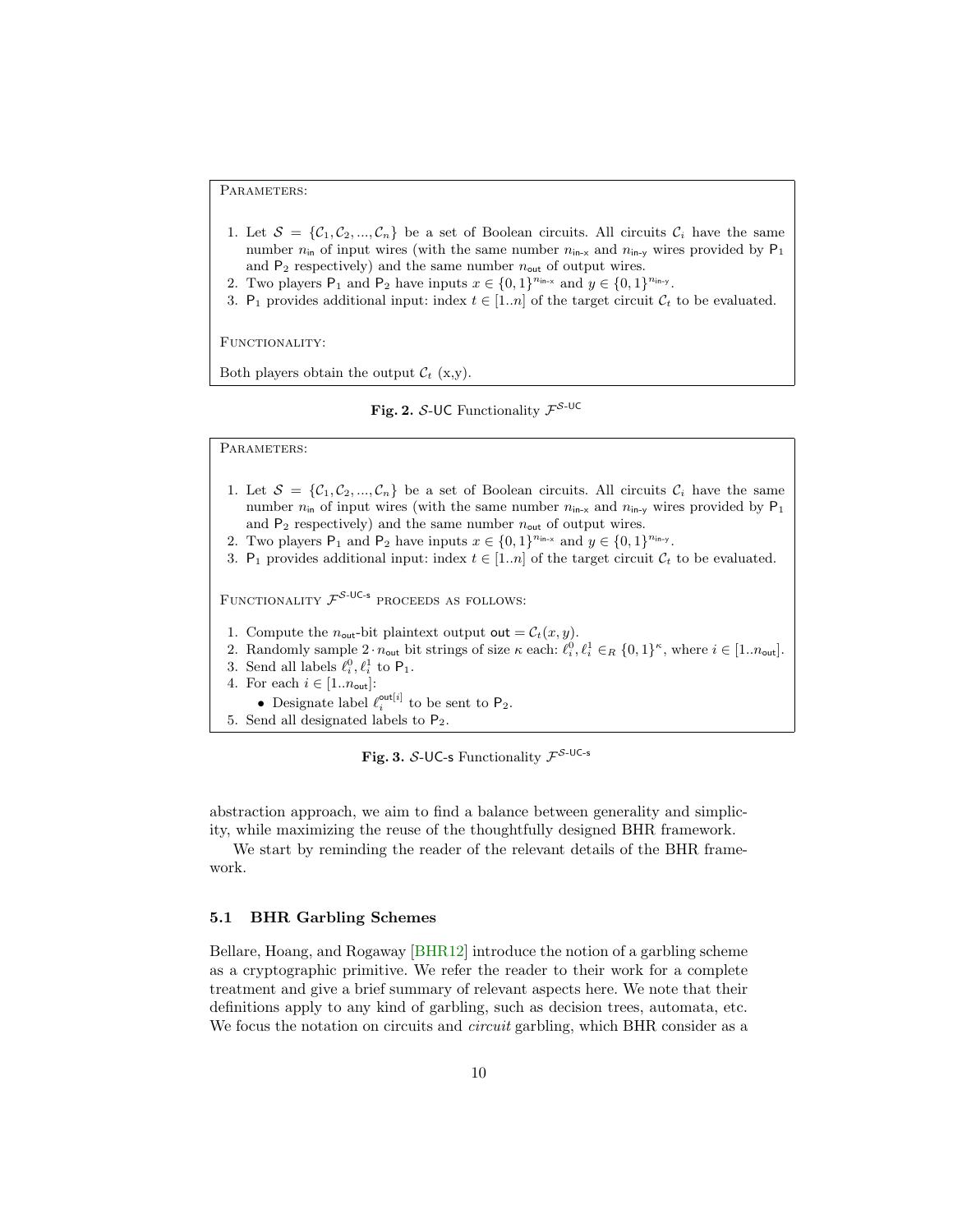special case, by requiring certain constraints on syntax and semantics of general object in their framework. A circuit garbling scheme consists of the following algorithms: Garble takes a circuit f as input and outputs  $(F, e, d)$  where F is a garbled circuit,  $e$  is encoding information, and  $d$  is decoding information. Encode takes an input  $x$  and encoding information  $e$  and outputs a garbled input  $X$ . Eval takes a garbled circuit  $F$  and garbled input  $X$  and outputs a garbled output Y. Finally, Decode takes a garbled output  $Y$  and decoding information  $d$  and outputs a plain circuit-output (or an error  $\perp$ ).

Most relevant in our context are the prv.sim (privacy) and obv.sim (obliviousness) security definitions from [\[BHR12\]](#page-0-0), which we state below. In the prv.sim and obv.sim games, the Initialize procedure chooses  $\beta \leftarrow \{0, 1\}$ , and the Finalize $(\beta')$ procedure returns  $\beta \stackrel{?}{=} \beta'$ . In both games, the adversary can make a single call to the Garble procedure, which is defined below. Additionally, the function  $\Phi$ denotes the information about the circuit that is allowed to be leaked by the garbling scheme; the function  $\mathcal S$  is a simulator, and  $G$  denotes a garbling scheme.

| prv.sim <sub><math>G \Phi S</math></sub> :                         | obv.sim $_{G,\Phi,S}$ :                                   |
|--------------------------------------------------------------------|-----------------------------------------------------------|
| $\text{Garble}(f, x)$ :<br>if $\beta = 0$                          | $\text{Garble}(f, x)$ :<br>if $\beta = 0$                 |
| $(F, e, d) \leftarrow$ Garble $(1^{\kappa}, f)$                    | $(F, e, d) \leftarrow$ Garble $(1^{\kappa}, f)$           |
| $X \leftarrow$ Encode $(e, x)$                                     | $X \leftarrow$ Encode $(e, x)$                            |
| else $(F, X, d) \leftarrow \mathcal{S}(1^{\kappa}, f(x), \Phi(f))$ | else $(F, X) \leftarrow \mathcal{S}(1^{\kappa}, \Phi(f))$ |
| return $(F, X, d)$                                                 | return $(F, X)$                                           |

We then define the advantage of the adversary in the security games:

$$
\begin{aligned}\n\text{Advtg}_{G,\Phi,\mathcal{S}}^{\text{prv.sim}}(\text{Adv},\kappa) &:= \left| \Pr[\text{prv}.\text{sim}_{G,\Phi,\mathcal{S}}^{\text{Adv}}(\kappa) = 1] - \frac{1}{2} \right|; \\
\text{Advtg}_{G,\Phi,\mathcal{S}}^{\text{obv.sim}}(\text{Adv},\kappa) &:= \left| \Pr[\text{obv}.\text{sim}_{G,\Phi,\mathcal{S}}^{\text{Adv}}(\kappa) = 1] - \frac{1}{2} \right|\n\end{aligned}
$$

We say that a garbling scheme satisfies privacy (resp. obliviousness) if for any polytime adversary Adv, the corresponding advantage Advtg is negligible. We omit restating here the remainder of the BHR framework, and refer the reader to the original work.

### <span id="page-10-0"></span>5.2 Intuition for Topology Decoupling and Composition

Ability to decouple the topology of evaluated GC, highlighted and used in this work, is related to the standard obliviousness property formalized by BHR. Intuitively, BHR obliviousness means that a party acquiring  $F$  and  $X$ , but not  $d$ , shouldn't learn anything about  $f, x$ , or  $y$  beyond that is explicitly allowed in the leakage function  $\Phi$ . This is roughly the property we require as well, but with a different formalization, requiring careful handling.

The following are the technical issues that need to be addressed to enable discussion of our protocols in the (extended) BHR framework.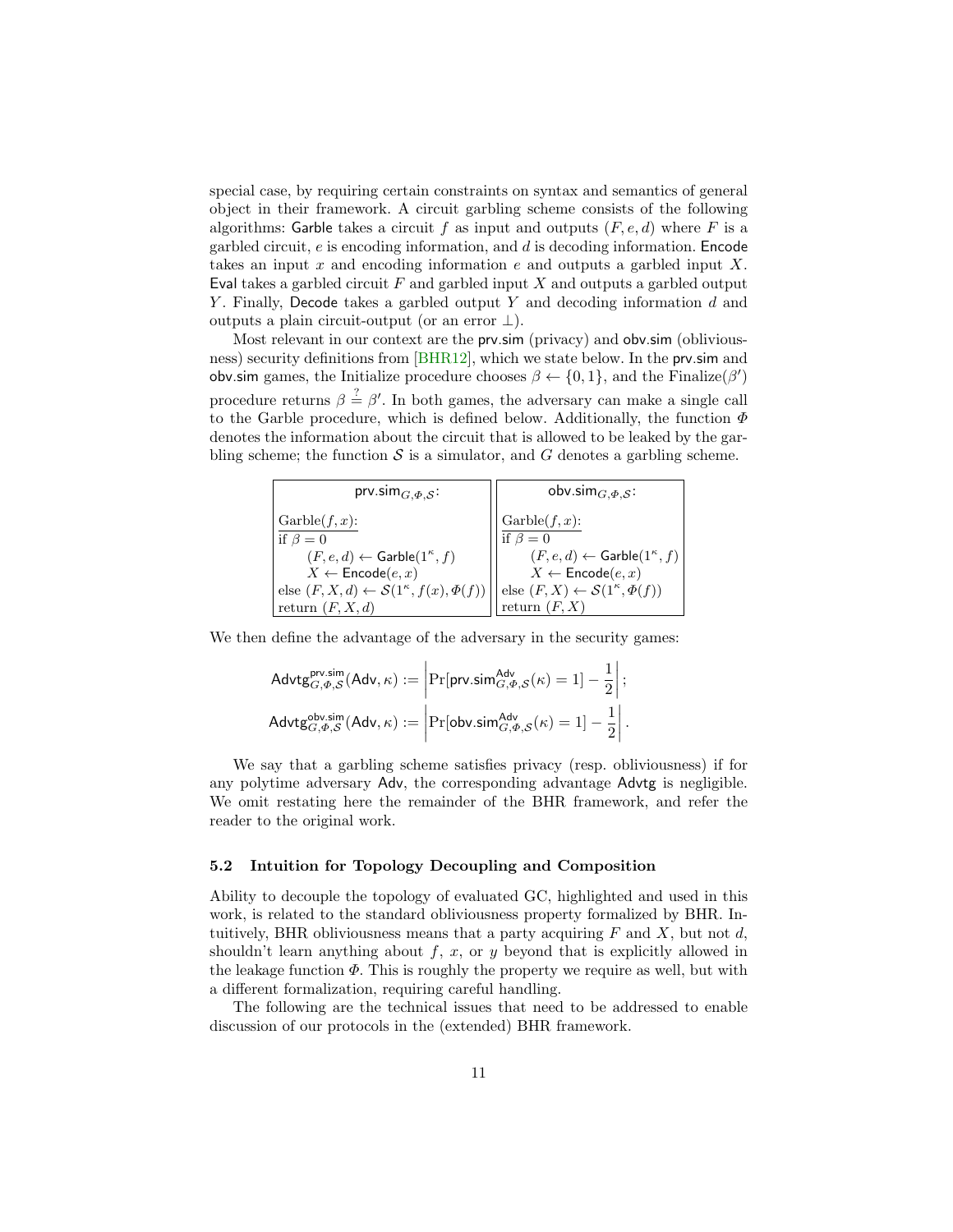- 1. Let F be a string representing a garbled circuit. Firstly, we need to syntactically separate the function encoding (e.g., topology)  $T$  from the cryptographic material  $E$  included in  $F$ , such as garbled tables. That is, we wish to explicitly write  $F = (T, E)$ , thus enabling consideration of a GC  $(T', E)$ . We note that in the BHR framework, the function description  $T$  is either implicit in Eval or is included in  $F$  in an unspecified manner.
- 2. Secondly, once this syntactic convention is adopted, we need to adjust the definitions to support evaluation under a "wrong" function encoding, and further, to require that Eval will not detect whether it operates with a "right" or "wrong" encoding.
- 3. Thirdly, the BHR framework naturally treats circuits as "the whole thing," and does not provide for a clean interface to discuss shared output (e.g. undecoded wire labels which may later be used as encrypted input in another computation). In particular, the BHR decoding function Decode is required to output the correct plaintext value of the computation.

We now sketch a suitable formalization approach addressing the above issues for natural circuit representations. We take the BHR framework as the basis and adjust it as described next. The formal definitions are presented in Section [5.3.](#page-13-0)

We stress that for concreteness and convenience we next discuss specific ways to encode a circuit in GC. We note that that the definitions of Section [5.3](#page-13-0) are more general, and may use arbitrary encodings.

**Topological encoding in GC F.** In BHR,  $Y = \text{Eval}(F, X)$  takes as input the garbled circuit  $F$  and garbled input  $X$ . The BHR framework does not discuss how garbled function  $F$  encodes information which allows Eval to proceed with the evaluation. In BHR, conventional Boolean circuits are viewed as a tuple  $(n, m, q, A, B, G)$ . Here  $n \geq 2$  is the number of inputs,  $m \geq 1$  is the number of outputs, and  $q \geq 1$  is the number of gates. A (resp. B) is a function identifying a gate's first (resp. second) incoming wire, and  $G$  is a function identifying the gate function of the gate. BHR introduces the notation of topological circuit  $f^-$ , which is defined to be a conventional circuit f without the gate function component. That is, for a circuit  $f = (n, m, q, A, B, G)$ , the topological circuit  $f^-$  is defined as  $(n, m, q, A, B)$ .

Let's consider the question of evaluating a GC, given a list of garbled tables. It is easy to see that  $f^-$  contains sufficient topological information to evaluate classical Yao's GC, assuming an implicit correspondence between gate id and the garbled table associated with it. Such a correspondence is typically implemented by enforcing a canonical ordering of the gates and garbled tables.

At the same time,  $f^-$  does not have sufficient information to evaluate circuits garbled with Free-XOR [\[KS08a\]](#page-0-0). This is because the ids of XOR gates are not included in  $f^-$  and cannot be inferred from a bare list of garbled tables. To generalize this, we will consider type-topological circuits:

<span id="page-11-0"></span>**Definition 1.** Following the BHR notation, we say that  $f^*$  is a conventional type-topological circuit, if  $f^* = (n, m, q, A, B, G^*)$ , where  $G^*$  specifies the gate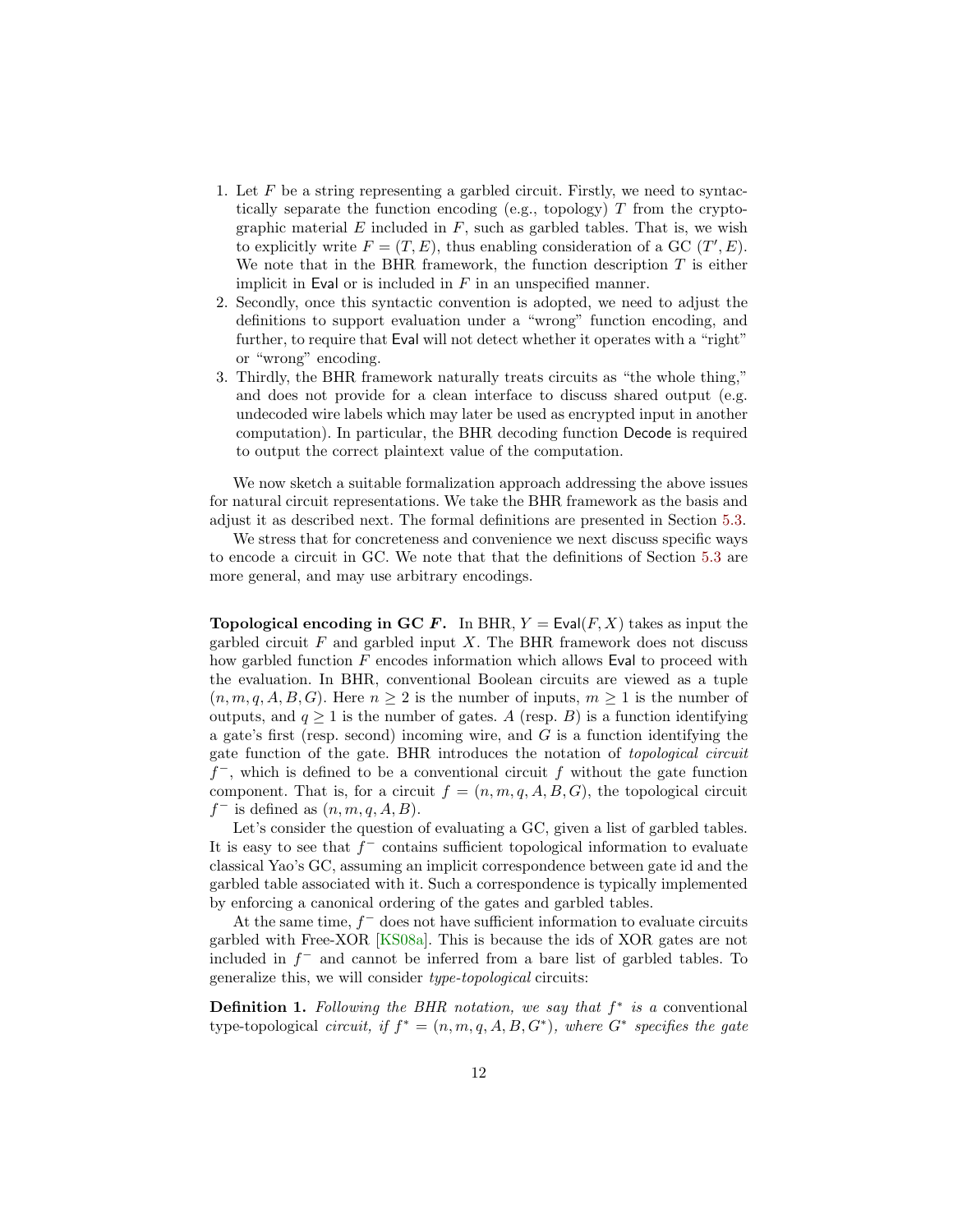type of each gate. We will often simply say topological circuit or topology instead of type-topological circuit when clear from the context.

We stress that the topological circuit must provide sufficient information to the Eval function to enable GC evaluation.

A typical example of gate types referred by  $G^*$  is the set  $\{XOR, non-XOR\}$ . Topology  $f^*$  with  $G^*$  defined over this type set allows evaluation of Free-XOR and half-gate garbled circuits. We note that other natural definitions of circuit topology are possible. One example is to include pointers to the garbled tables implementing gates. We choose the representation of Definition [1](#page-11-0) as a balance of generality and simplicity which may be convenient to use for known GC schemes.

Topology decoupling and evaluation with different topology. We need to enable parsing and evaluation of  $GC \, F$  with varying topology. As outlined above, for this we need to syntactically decouple the (implicit and deterministically computed) GC topology from the (generated using randomness) cryptographic material, such as encrypted tables. Without loss of generality, we require parsing the garbled circuit F as  $F = (T, E)$ , where T is the type-topological circuit  $f^*$  and  $E$  is the cryptographic material, such as a set of encrypted tables. We set  $f^* = (n, m, q, A, B, G^*)$ . We thus require Garble to produce F in the above format, and  $Eval(F, X)$  to accept this format  $F = (T, E)$  of garbled circuit.

By extracting the type-topology  $T$  out of the GC  $F$  we enable evaluating  $F$ with an arbitrary topology  $T'$ . As a security feature of a circuit garbling scheme, we will require that evaluator is unable to tell whether it is evaluating with the intended topology  $T$  or an arbitrary different one  $T'$ . This will be ensured by requiring that the ensembles  $\{(T, E), X\}$  and  $\{(T', E), X\}$  are indistinguishable, where X are the (encoded) input labels,  $T$  is the matching topology, and  $T'$  is any admissible topology. In Section [5.3,](#page-13-0) we define the intuitive notion of admissible topology (by considering classes of mutually admissible functions) and formalize the above indistinguishability property.

Again, we stress that different topology representations are possible. While the type-topology described above is convenient for known GC schemes, our definitions in Section [5.3](#page-13-0) do not restrict to using above representation.

Shared Output and Composition in Garbled Circuits As noted above, the BHR framework does not naturally handle in generality the composition of garbled functions. It has the concept of garbled output, which, together with the decoding information can be seen as the secret-sharing of the function output. However, this representation is too general, and as one consequence, does not support discussing manipulation of the undecoded or partial output and feeding such output into a subsequent execution. In [\[BHR12\]](#page-0-0), the authors sometimes handle over-generality by parsing standard BHR objects in a certain way. For example, faced with the need to discuss circuit input labels and their use in OT, the authors simply say "parse  $(X_1^0, X_1^1, ..., X_n^0, X_n^1) \leftarrow e$ ." This, of course, assumes a specific garbling scheme, and represents a trade off between simplicity, generality and formalism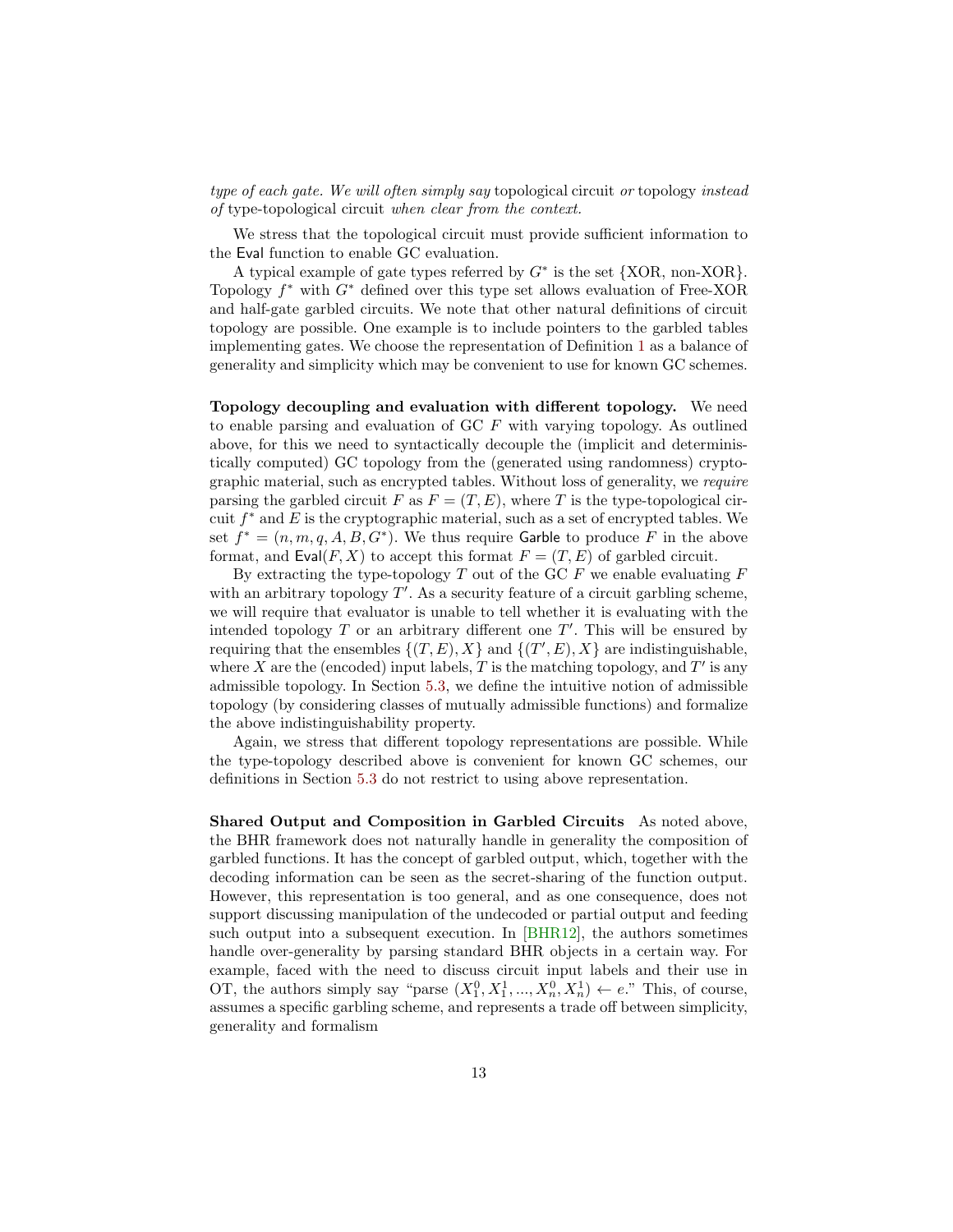One way of formalizing the required secret-shared output bits is by introducing restrictions on the format of the decoding information  $Y^2$  $Y^2$ .

It would be convenient to formalize this restriction as an option for circuit garbling scheme, by requiring that the garbled output  $Y = (Y_1, \ldots, Y_{n_{out}})$  is a vector of garbled wire outputs and allows for syntactic access to any particular component. Similarly, we require that the decoding information  $d = (d_1, ..., d_{n_{out}})$ is a vector of output wire decodings, such that  $d_i$  allows to decode the garbled output  $Y_i$ . We will overload the standard BHR Decode function to take as input any subsets of garbled wire labels and corresponding decoding information.

#### <span id="page-13-0"></span>5.3 Definition of Topology-Decoupling Circuit Garbling

We now formalize the intuition described in Section [5.2.](#page-10-0)

Recall, in the BHR framework [\[BHR12\]](#page-0-0), the garbling scheme is a five-tuple of algorithms  $GS = (Garble, Encode, Decode, Eval, eval)$ . A BHR circuit garbling scheme  $CGS = (Garble, Encode, Decode, Eva, eval)$  is a garbling scheme with certain natural syntactic restrictions. To reason about our protocol in generality, we introduce a further syntactic restriction on the BHR garbled circuits. Namely, syntactically, we will require the garbled circuit to be specified as  $F = (T, E)$ . Here  $T$  is a function encoding, such as the *conventional type-topologic circuit* (cf. Definition [1\)](#page-11-0), and  $E$  is cryptographic material, such as garbled tables. We keep the syntax of all BHR functions Garble, Encode, Decode, Eval, eval.

In the following we use the standard BHR notation, and we only present notions and objects different from standard BHR.

<span id="page-13-2"></span>Definition 2 (Circuit Garbling Scheme (CGS)). We consider Circuit Garbling Scheme as defined by BHR, with the following difference:

Garbled circuit. We require the garbled circuit  $F = (T, E)$  to explicitly define the function encoding component  $T$ . T is implicit in and deterministically obtained from the computed plaintext circuit f. We will often say topology instead of function encoding when clear from the context.

Garble. On input  $(1^{\kappa}, f)$ , Garble will output  $(F, e, d)$ , where  $F = (T, E)$ . Here  $T = T(f)$  is deterministic and hence can be computed by any party, including the GC evaluator.

Eval. The garbled evaluation function Eval takes garbled input X and  $F =$  $(T', E)$  as input. Eval outputs garbled output labels Y or a special failure symbol ⊥.

<span id="page-13-1"></span><sup>2</sup> Indeed, BHR allows arbitrary representation options, including exotic ones such as  $Y = \text{AES}_k(y)$  being an AES encryption of the multi-bit output y, and  $d = k$  being the AES decryption key. Clearly such a representation, while secure, is inconvenient for revealing a partial output or providing the unencrypted output for further GC evaluation.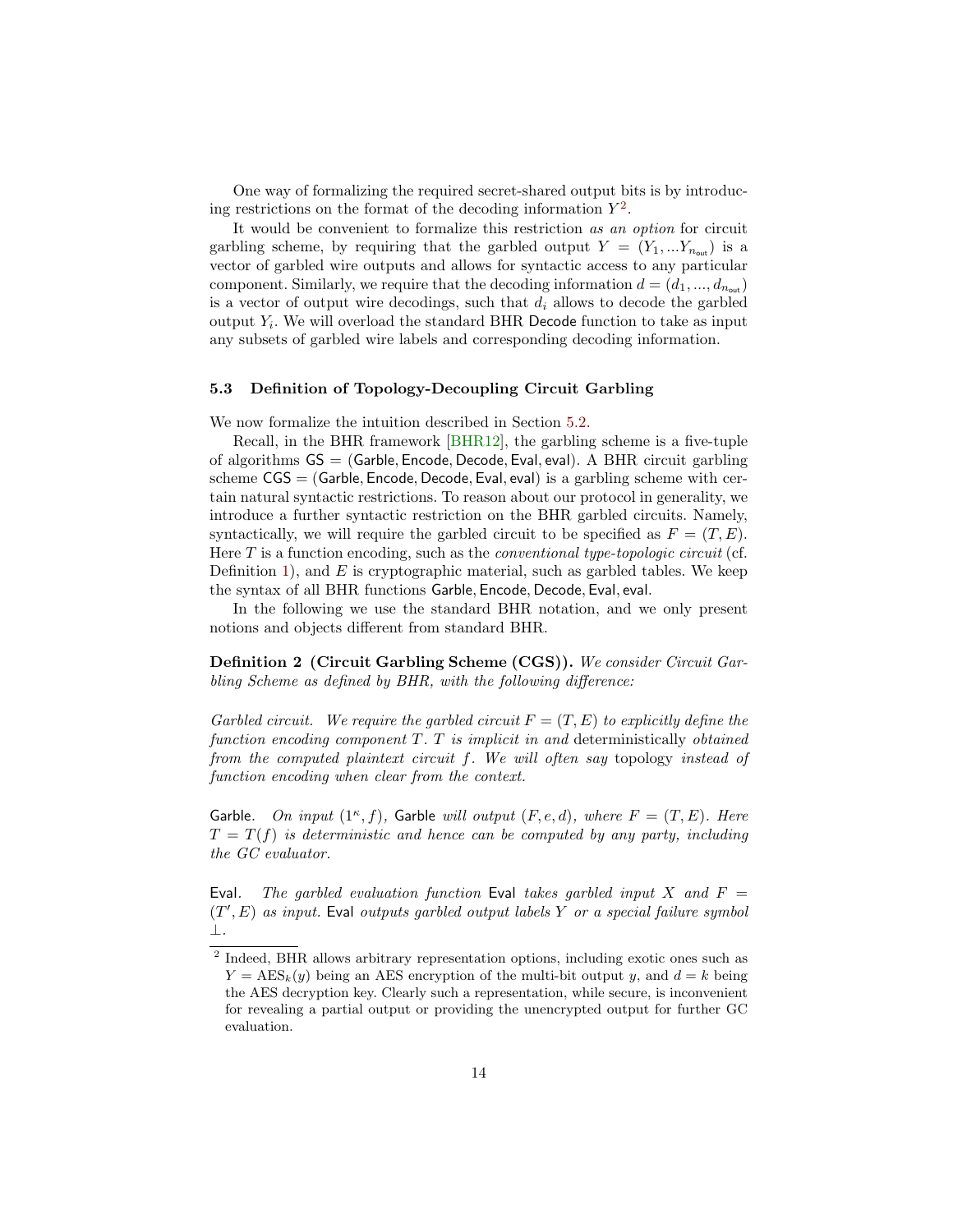Reusing BHR machinery. With the above syntactic restriction, we are able to reuse the existing BHR garbling machinery in defining a generalization of BHR circuit garbling. Importantly, our notion is a special case of BHR garbling scheme, and thus we can keep the BHR function definitions and correctness and security requirements as is. This is because we (so far, with a single exception) restricted the syntax of the BHR notions. Our only generalization (allowing to evaluate under different topology), is not exercised in BHR definitions. Therefore, all BHR notation and definitions retain their meaning and are reused.

In other words, the BHR framework (which we retain in full as the foundation!) is sufficient to handle the case of evaluating a circuit with correct topology. We only need to define the behavior of circuit garbling in the generalized case of evaluation under different topology.

Specifically, we only need to define the security properties ensuring that evaluation under an admissible topology is indistinguishable from correct evaluation.

Topology-decoupling circuit garbling schemes. There are several approaches to defining indistinguishability of garbled circuits with matching ("right") and non-matching ("wrong") topology.

In one approach, we could require the Garble function to take an additional parameter s, specifying the size of the maximal circuit. Garble then would produce a garbled circuit implementing the given function  $f$ , but which has extra garbled tables, suitable for implementing any circuit of size up to s. Then we would require that the output  $(T, E)$  of such Garble function is such that ensembles  $(T, E)$  and  $(T', E)$  are indistinguishable. This general approach requires either overloading syntax of a standard BHR function, or introducing a new function. In turn, BHR definitions stipulating security guarantees of standard functions will need to be rephrased and stated second time for the new function.

Another approach could be to define a small-family garbling scheme w.r.t. a fixed set of circuits which we intend to use as conditional clauses, and then define generalized obliviousness. This is a natural approach, but it requires showing the security of the garbling scheme for each set of circuits that might be required.

Our approach. Instead, we will take a cleaner and more general definitional approach. We consider classes of mutually topologically admissible circuits. Such a class would be defined by a canonical (for the class) circuit  $f_{\text{can}}$ . (For example, in known schemes, such as Free-XOR and half-gates, the class of circuits will be defined by the maximal number s of non-XOR gates, and  $f_{\text{can}}^s$  could be a circuit consisting of s AND gates.) We stress that multiple circuits could be canonical for the same class C.

For convenience, we first introduce the following notation.

Definition 3 (Embedding of cryptographic material). We denote by Embed the procedure of introducing the cryptographic material E of a function f into the cryptographic material  $E_{\text{can}}$  of the canonical circuit  $f_{\text{can}}$ . We will write  $Embed(E, E_{can})$  to denote the output of this procedure.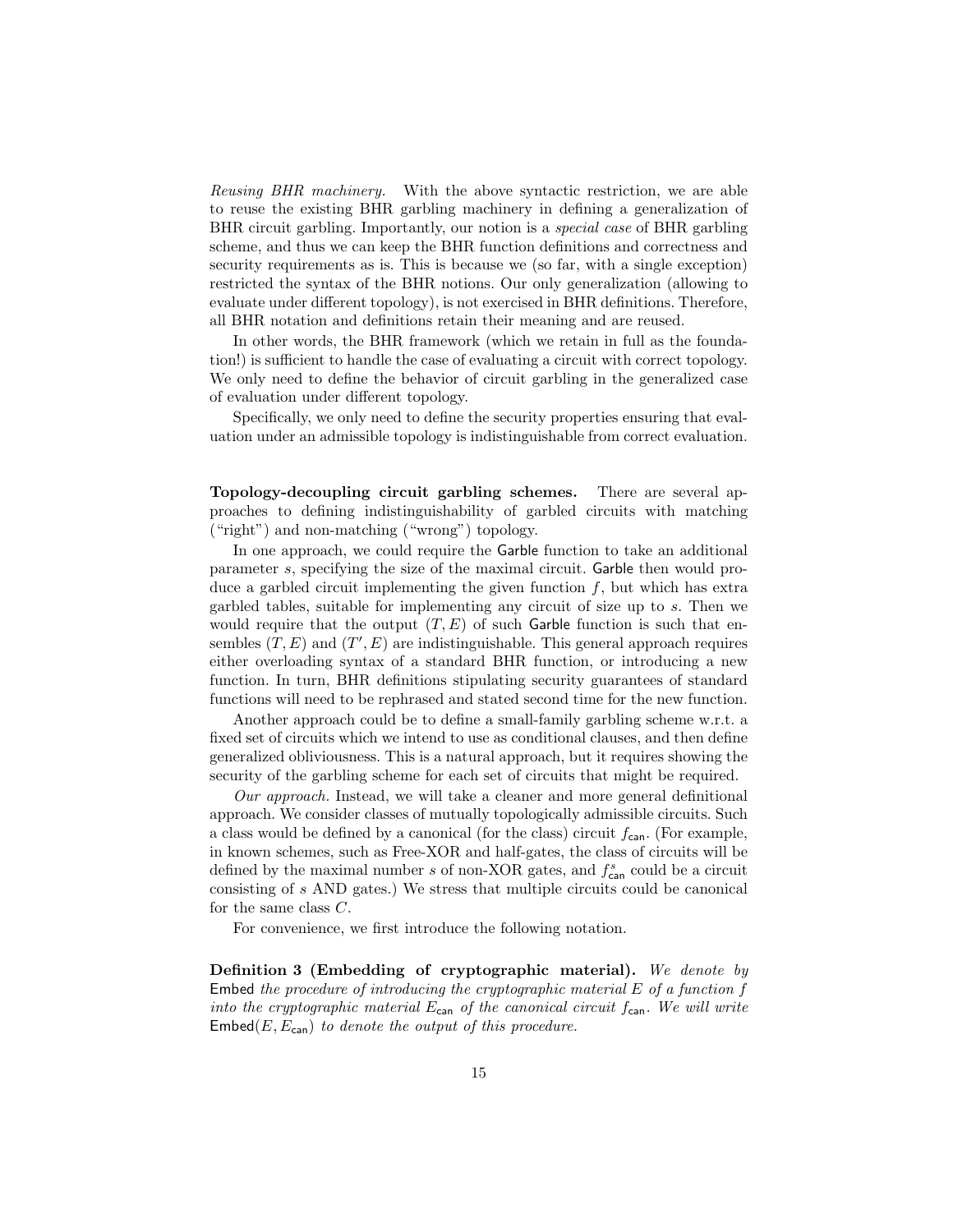The idea of the Embed procedure and its use, formalized in the definitions next, is that the cryptographic material  $\mathsf{Embed}(E, E_{\mathsf{can}})$  can be used to evaluate  $f$ , but is indistinguishable from embeddings of cryptographic material Embed(E',  $E_{\text{can}}$ ) of any other function f', where f and f' belong to the same class of mutually admissible circuits. The indistinguishability must hold even if the encoded input is given. Embed will be defined as part of garbling scheme description.

We stress that circuit encoding details, such as wiring, number of inputs and outputs, etc., need not be explicitly specified and discussed in the definition. Instead, this is handled by considering a class  $C$  of circuits for which the garblings are compatible or mutually admissible (defined below).

We now formally define the indistinguishability requirement.

```
\mathsf{topo}_{\mathsf{CGS},C,f_\mathsf{can}}\colonGarble(f, f', x):
if f \notin C or f' \notin C, abort.
(F_{\text{can}}, e_{\text{can}}, d_{\text{can}}) \leftarrow Garble(1^{\kappa}, f_{\text{can}}), where F_{\text{can}} = (T_{\text{can}}, E_{\text{can}})(F, e, d) \leftarrow Garble(1^{\kappa}, f), where F = (T, E)(F', e', d') \leftarrow Garble(1^{\kappa}, f'), where F' = (T', E')X \leftarrow Encode(e, x)if \beta = 1return ((T, \mathsf{Embed}(E, E_{\mathsf{can}})), X)else
        return ((T', \mathsf{Embed}(E', E_{\mathsf{can}})), X)
```
 $\mathbf{Fig. 4.}$  Game topo $_{\mathsf{CGS},C,f_{\mathsf{can}}}.$ 

<span id="page-15-1"></span><span id="page-15-0"></span>Definition 4 (Topology-decoupling circuit garbling). Let  $\mathsf{CGS}$ (Garble, Encode, Decode, Eval, eval, Embed) be a circuit garbling scheme as dis-cussed above (Definition [2\)](#page-13-2), with the added Embed function. Let  $f_{\text{can}}$  be a circuit, and let  $C = Class(f_{\text{can}})$  be a set (or class) of circuits. Consider the distinguishing advantage of the adversary winning the game topo of Figure  $4$  (cast in the BHR setup with Initialize() and Finalize() procedures as in BHR).

We say that CGS is topology-decoupling within C and that  $f_{\text{can}}$  is canonical for  $C$ , if for every polytime adversary  $\Delta d\mathsf{v}$ , the following is negligible:

$$
\mathsf{Advtg}_{\mathsf{CGS}}^{\mathsf{topo}, f_{\mathsf{can}}}( \mathsf{Adv}, \kappa) = |Pr[\mathsf{topo}_{\mathsf{CGS}, C, f_{\mathsf{can}}}^{\mathsf{Adv}}(\kappa) = 1] - \frac{1}{2}| \tag{1}
$$

We note that the topo game of Definition [4](#page-15-1) exactly corresponds to our proposed construction, where the circuit's cryptographic material is evaluated under different function encodings/topologies with the same garbled input.

<span id="page-15-2"></span>Finally, we need to require correct evaluation of a circuit  $(T, \mathsf{Embed}(E, E')),$ where T, E are matching, i.e. produced by  $F \leftarrow$  Garble( $\kappa$ ). Formally: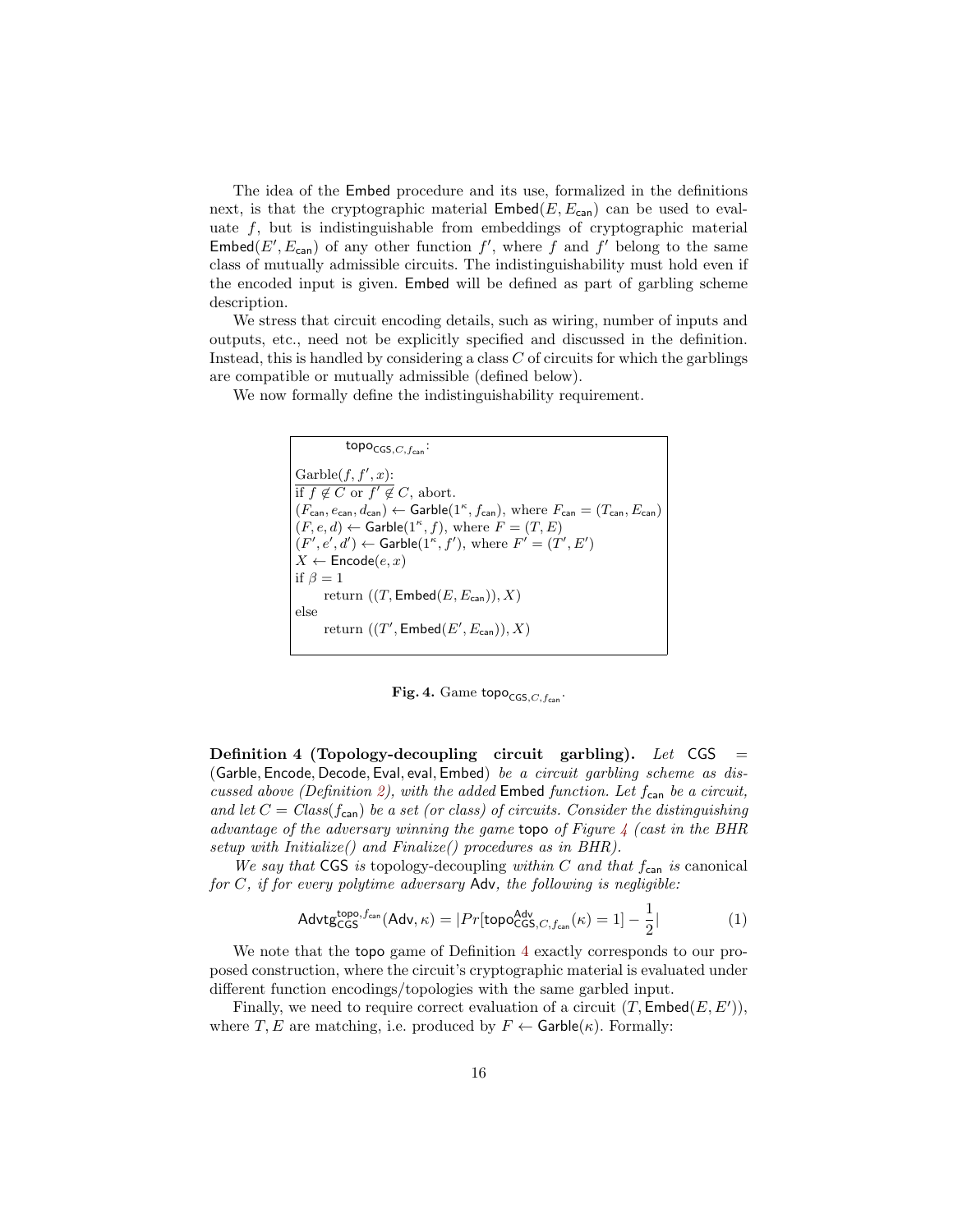Definition 5 (Extended correctness). Let CGS be a circuit garbling scheme (Definition [2\)](#page-13-2). Let  $((T, E), e, d) =$  Garble $(1<sup>\kappa</sup>, f)$  and  $((T_{can}, E_{can}), e_{can}, d_{can}) =$  $Garble(1\kappa, f_{can}),$  where f belongs to a class defined by a canonical function fcan. We say that CGS has extended correctness, if it always holds that:  $\text{Decode}(d, \text{Eval}[(T, \text{Embed}(E, E_{\text{can}})), \text{Encode}(e, x)]) = \text{eval}(f, x).$ 

We note that topology-decoupling does not imply extended correctness, since the experiment in the topology decoupling definition does not have access to output encoding.

Notation. Extended correctness is an obvious and default requirement. Therefore, for convenience of notation, we will say topology-decoupling circuit garbling to mean "topology-decoupling circuit garbling with extended correctness."

We will use topology-decoupling circuit garbling schemes. To use them in constructing  $S$ -UC protocols, one will need to first design a topology-decoupling garbling scheme and then apply the generic construction presented in the next section. Designing a required garbling scheme can be simply done by starting with an existing scheme, such as half-gates, and showing that it meets the additional requirements (Definitions [4](#page-15-1) and [5\)](#page-15-2) or adjust it so that it does. This approach relies on and reuses the existing body of work of proving security in the BHR framework.

## 5.4 Output Manipulation Extension

We introduce the notation for bitwise output manipulation with the goal of keeping the standard BHR notation intact, while at the same time allowing formalizations and use in generic protocols.

<span id="page-16-0"></span>Definition 6 (Topology-decoupling circuit garbling with bitwise decoding). Let  $CGS = (Garble, Encode, Decode, Eval, eval, Embed)$  be a topologydecoupling circuit garbling scheme.

We say that a topology-decoupling circuit garbling scheme CGS supports bitwise decoding if the following holds:

- 1. The garbled output Y is a vector of garbled wire outputs  $Y = (Y_1, \ldots, Y_{n_{\text{out}}})$ and allows for syntactic access to any particular component by index  $Y_i$ .
- 2. The decoding information d is a vector of output wire decodings  $d =$  $(d_1, ..., d_{n_{\text{out}}})$  and allows syntactic access to any particular component by in- $\text{d}ex\ d_i$ .
- 3. Extended correctness of decoding holds per wire. That is, let  $((T, E), e, d) =$ Garble $(1^{\kappa}, f)$  and  $((T_{\text{can}}, E_{\text{can}}), e_{\text{can}}, d_{\text{can}}) =$  Garble $(1^{\kappa}, f_{\text{can}})$ , where f belongs to a class defined by a canonical function  $f_{\text{can}}$ . Let  $Y =$  $\textsf{Eval}[(T, \textsf{Embed}(E, E_{\textsf{can}})), \textsf{Encode}(e, x)].$  Then we require  $\textsf{Decode}(d_i, Y_i) =$ eval $(f, x)|_i$ .

A similar definition is easily constructed for standard BHR framework.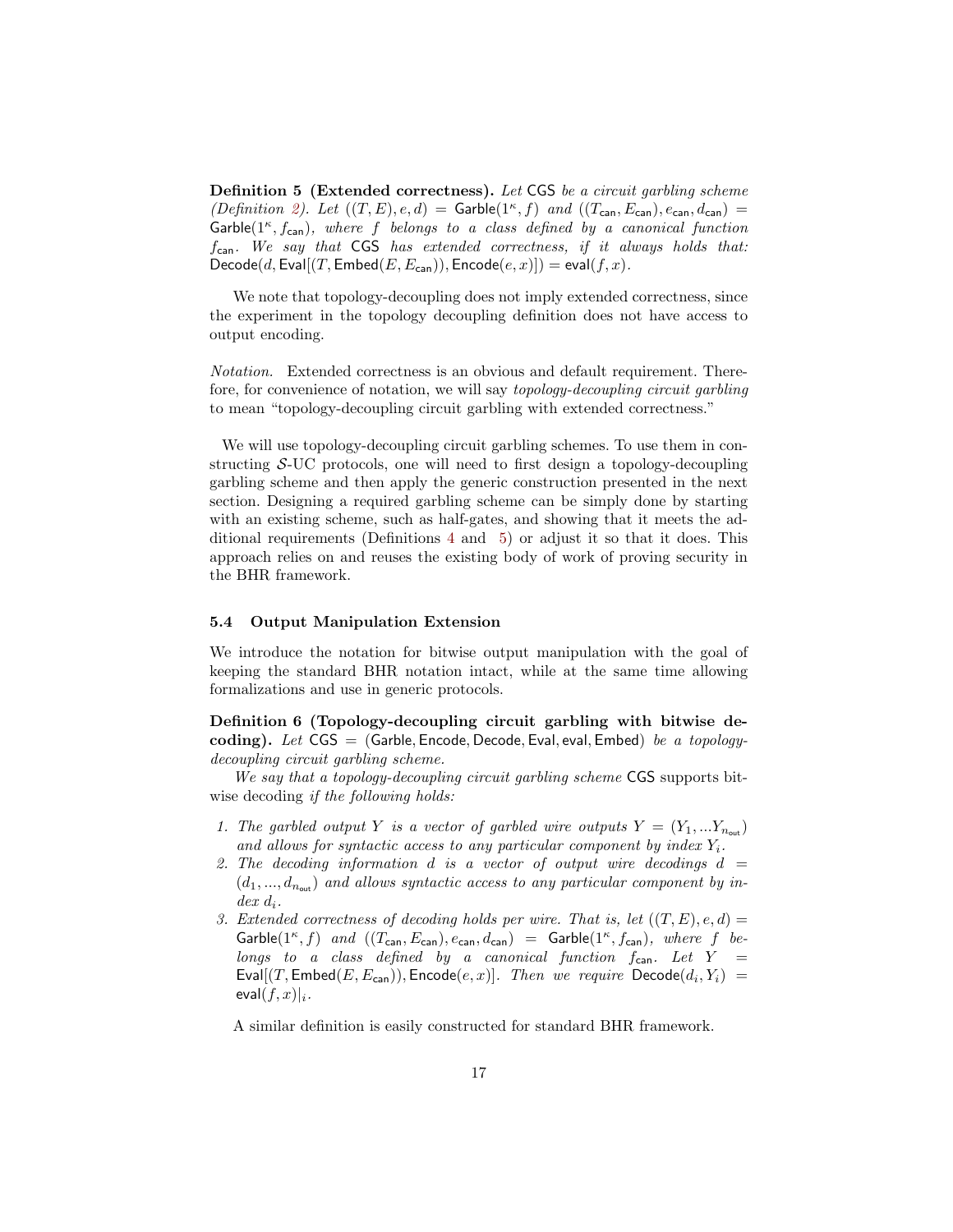# <span id="page-17-0"></span>6 S-UC Construction from Topology-Decoupling Circuit Garbling

We now show a generic  $S$ -UC construction built from the generic notion of topology-decoupling circuit garbling schemes with extended correctness, introduced above. In this section, we exclusively work with such schemes. For convenience, we may refer to them in this section simply as circuit garbling, when clear from context.

Let  $CGS = (Garble, Encode, Decode, Eval, eval, Embed)$  be a circuit-garbling scheme with topology-decoupling garbling (Definition [4\)](#page-15-1) and extended correctness (Definition [5\)](#page-15-2). The construction of Figure [7](#page-18-0) is presented in the generic terms of such circuit garbling. In reviewing the construction, it may be instructive to think in terms of a specific garbling scheme, such as the half-gates scheme or classical Yao, and the class of admissible circuits as all circuits with up to s non-XOR gates, where the canonical circuit is the s-gate circuit consisting of AND gates.

We start with presenting a generalized output selection functionality (Figure [5\)](#page-17-1). Here, instead of the specific way of feeding the shared input into the functionality, we tailor it to work with generic BHR-style sharing, where one party will hold garbled output, and the other will hold the decoding information. We note that protocol  $\Pi^{\text{gen-out}}$  of [Figure 6](#page-18-1) implementing  $\mathcal{F}^{\text{gen-out}}$  can be refined if circuit garbling supports bitwise decoding [\(Definition 6\)](#page-16-0). In the formal construction [\(Figure 7\)](#page-18-0), we omit this and other natural enhancements (such as considering specific bits of the output labels or producing shared output  $a$ -la functionality  $\mathcal{F}^{\text{out-s}}$  for simplicity of presentation.

PARAMETERS:

• Two parties:  $P_1$  and  $P_2$ . Circuit garbling scheme CGS.

P<sub>1</sub>'s first input  $j \in [1..n]$  denotes the selection index. P<sub>1</sub>'s second input is the decoding information for a circuit with  $n_{\text{out}}$  output wires.

 $P_2$ 's input is a vector of vectors out = out<sub>1</sub>,..., out<sub>n</sub>, where each out<sub>i</sub> is a string representing garbled output  $Y_i$ .

FUNCTIONALITY:

Players submit their inputs to  $\mathcal{F}^{\text{gen-out}}$ .  $\mathcal{F}^{\text{gen-out}}$  outputs Decode $(d, Y_j)$ .

<span id="page-17-1"></span>Fig. 5. Generalized Output Selection Functionality  $\mathcal{F}^{\text{gen-out}}$ 

**Theorem 1.** Let  $CGS = (Garble, Encode, Decode, Eval, eval, Embed)$  be a topology-decoupling circuit garbling scheme (Definitions [4](#page-15-1) and [5\)](#page-15-2) with respect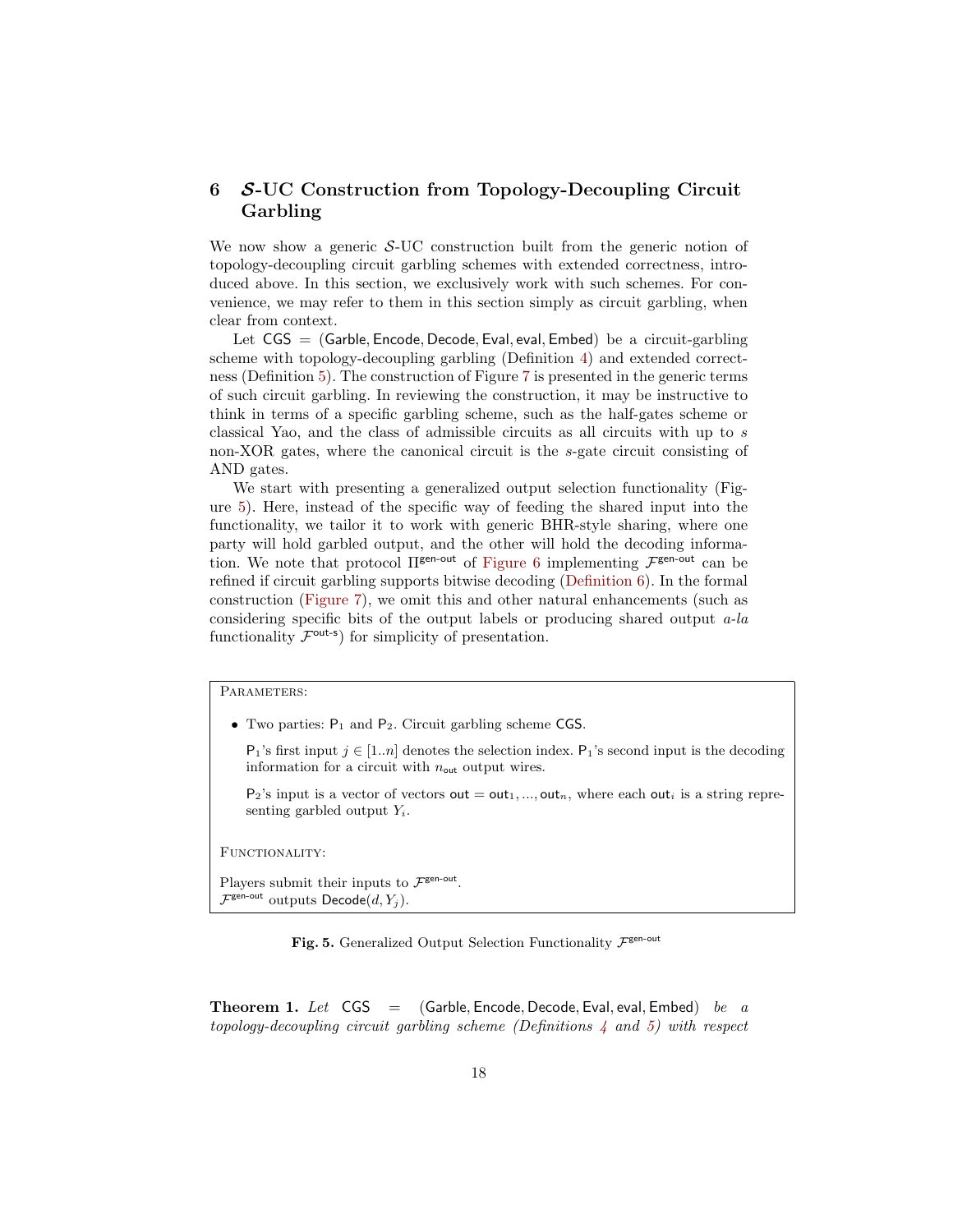PARAMETERS:

1. Two parties:  $P_1$  and  $P_2$ .

P<sub>1</sub>'s first input  $j \in [1..n]$  denotes the selection index. P<sub>1</sub>'s second input is the decoding information for a circuit with  $n_{\text{out}}$  output wires.

 $P_2$ 's input is a vector of vectors out = out<sub>1</sub>, ..., out<sub>n</sub>, where each out<sub>i</sub> is a string representing garbled output  $Y_i$ .

PROTOCOL:

- 1. Let  $C$  be the output selection circuit, computing (non-shared) Generalized Output Selection Functionality  $\mathcal{F}^{\text{gen-out}}$  of [Figure 5.](#page-17-1)
- <span id="page-18-1"></span>2. Players  $P_1$  and  $P_2$  execute Yao's GC protocol evaluating C using classical GC protocol of [\[LP04\]](#page-0-0), and using the OT extension protocol of [\[IKNP03\]](#page-0-0).

Fig. 6. Generalized Output Selection Protocol  $\Pi^{\text{gen-out}}$  realizing  $\mathcal{F}^{\text{gen-out}}$  of [Figure 5.](#page-17-1)

## PARAMETERS:

Parties Gen and Ev with inputs  $x \in \{0,1\}^{n_{\text{in-x}}}$  and  $y \in \{0,1\}^{n_{\text{in-y}}}$  respectively. A set of Boolean circuits  $S = \{C_1, C_2, ..., C_n\}$ , where each  $C_i \in C(C_{\text{can}})$ . All circuits  $C_i$  have the same number of input wires  $n_{\text{in}}, n_{\text{in-x}}, n_{\text{in-y}},$  and the same number of output wires. Let  $\mathcal{C}_t \in \mathcal{S}$  be the circuit Gen wishes to evaluate.

PROTOCOL:

- <span id="page-18-5"></span>1. Gen runs  $((T_{\text{can}}, E_{\text{can}}), e_{\text{can}}, d_{\text{can}}) \leftarrow \text{Garble}(1^{\kappa}, C_{\text{can}})$  and  $((T, E), e, d) \leftarrow \text{Garble}(1^{\kappa}, C_t)$ . Gen sends  $E' = \mathsf{Embed}(E, E_{\mathsf{can}})$  to Ev.
- <span id="page-18-2"></span>2. Given encoding information  $e$ , Gen sends to Ev active wire labels for the wires on which Gen provides input.
- <span id="page-18-3"></span>3. For  $i$ -th input bit of Ev, Gen and Ev execute Oblivious Transfer (OT), where Gen plays the role of the Sender, and Ev plays the role of the Receiver.
	- (a) Gen's two input secrets are the two labels of the target GC  $\hat{\mathcal{C}}_t$  for the wire corresponding to  $Ev$ 's *i*-th input. Ev's choice-bit input is its input on that wire.
	- (b) Upon completion of OT, Ev receives active wire label on the wire. This label will be used as active wire in each of the circuits in  $S$ .
- <span id="page-18-4"></span>4. Ev had received input encoding X by executing Steps [2](#page-18-2) and [3.](#page-18-3) For each circuit  $C_i \in \mathcal{S}$ , Ev obtains its topology  $T_j$  by running  $((T_j, E_j), e_j, d_j) \leftarrow$  Garble $(1^{\kappa}, C_j)$  and discarding all but  $T_j$ . For each  $T_j$ , Ev computes output labels  $Y_j = \text{Eval}((T_j, E'), X)$ .
- <span id="page-18-6"></span>5. Gen and Ev execute a Generalized Output Selection protocol Πgen-out of [Figure 6.](#page-18-1) Ev provides as input n candidate garbled outputs  $Y_j$  obtained in [Step 4.](#page-18-4) Gen provides as input the index  $t$  of the target circuit, as well as the decoding information  $d$ .
- 6. Players output whatever  $\Pi^{\text{gen-out}}$  outputs.

<span id="page-18-0"></span>Fig. 7. S-Universal Garbled Circuit Protocol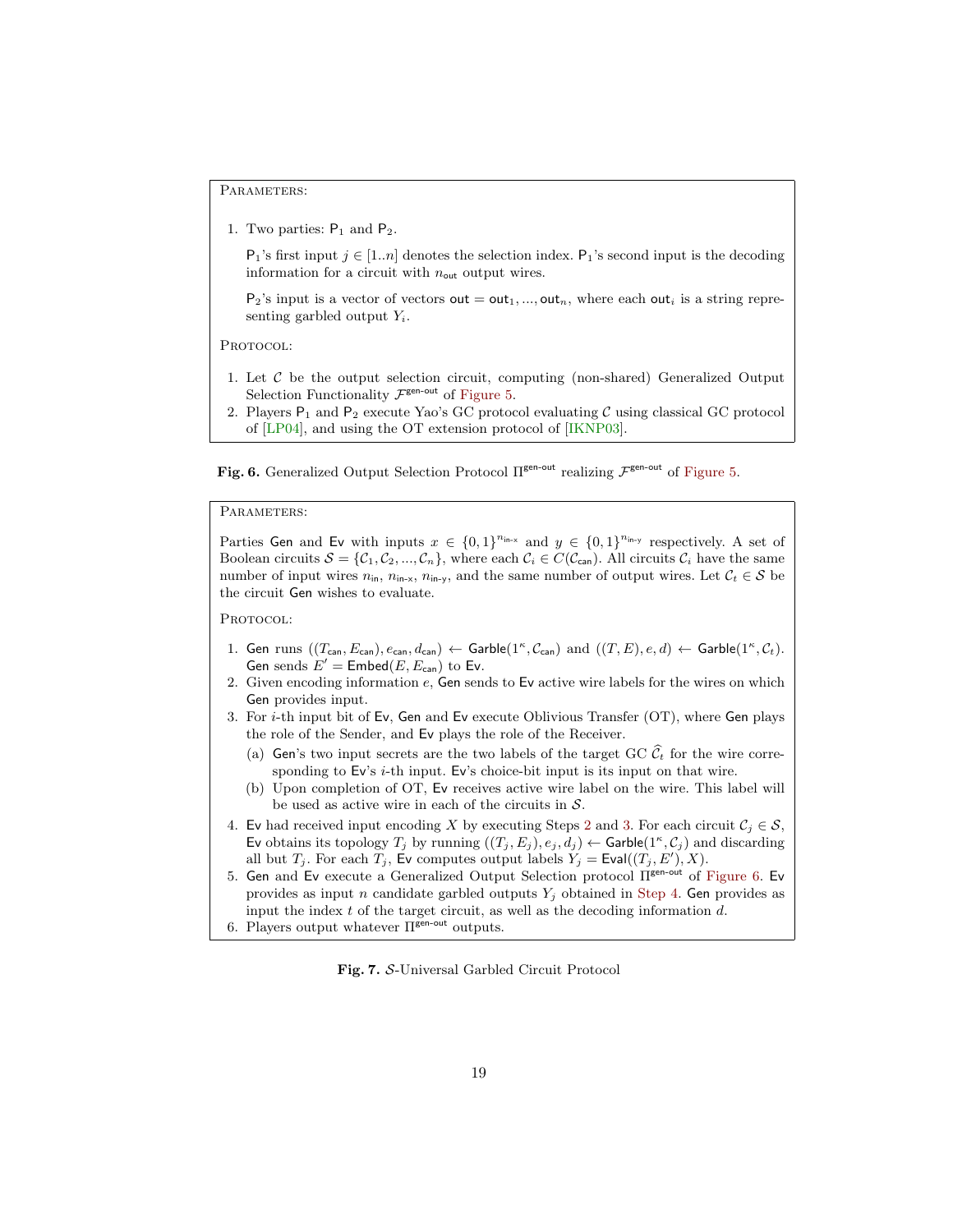to a class C and a canonical circuit  $C_{can}$ . Then the construction of Figure [7](#page-18-0) securely implements the S-UC functionality of Figure [2.](#page-9-0)

*Proof.* Security against corrupt Gen. This part of the security proof closely follows the standard Yao GC proof and is omitted. Indeed, the view of Gen only includes the messages sent by the OT executions and the messages received as part of the output selection functionality  $\mathcal{F}^{\text{gen-out}}$ , and is easily simulated (in part) by plugging in the output of the corresponding simulators.

Security against corrupt Ev. Intuitively, we need to argue that Ev does not gain additional information from evaluating the *same* GC  $\tilde{C}$  when interpreted as garblings of different circuits  $C_i$ . We exhibit a simulator  $\mathsf{Sim}_{\mathsf{Ev}}$  and prove that its output is indistinguishable from the real execution. We will rely on the topology decoupling property of circuit garbling, as formalized by Definition [4.](#page-15-1)

Constructing  $\mathsf{Sim}_{\mathsf{Ev}}$ . Recall, the simulator  $\mathsf{Sim}_{\mathsf{Ev}}(y, z)$  knows the set of circuits  $S = \{C_1, C_2, ..., C_n\}$ , where each  $C_i \in C(C_{\text{can}})$ . Sim<sub>Ev</sub> $(y, z)$  takes as input the true input and the output of the real execution and outputs the simulated view View $_{\mathsf{Sim}_{\mathsf{Ev}}}$ .

 $\mathsf{Sim}_{\mathsf{Ev}}$  starts by emulating the GC  $\widehat{\mathcal{C}}$  received in [Step 1](#page-18-5) of [Figure 7.](#page-18-0) To do so,  $\textsf{Sim}_{\textsf{Ev}}$  simply runs  $((T, E), e, d) \leftarrow \textsf{Garble}(1^{\kappa}, \mathcal{C}_{\textsf{can}})$  and adds E to the view View $_{\mathsf{Sim}_{\mathsf{Ev}}}$ .

 $\textsf{Sim}_{\textsf{Ev}}$  proceeds to emulate [Step 2](#page-18-2) by parsing  $(X_1^0, X_1^1, ..., X_{n_{\text{in}}}^0, X_{n_{\text{in}}}^0) \leftarrow e^3$  $(X_1^0, X_1^1, ..., X_{n_{\text{in}}}^0, X_{n_{\text{in}}}^0) \leftarrow e^3$ . For each index *i* of the wire provided by Gen,  $\mathsf{Sim}_{\mathsf{Ev}}$  adds  $X_i^0$ , to the view View $_{\mathsf{Sim}_{\mathsf{Ev}}}$ .

 $\mathsf{Sim}_{\mathsf{Ev}}$  emulates the receiver's view of OT [\(Step 3\)](#page-18-3) by calling the provided OT simulator  $\mathsf{Sim}_{\mathsf{OT}}$ .  $\mathsf{Sim}_{\mathsf{Ev}}$  provides input y to  $\mathsf{Sim}_{\mathsf{OT}}$  as well as the corresponding input wire labels  $X_i^j$  generated by Garble above. This is intended to simulate the labels that are output as the result of  $OT$ . Sim<sub>Ev</sub> appends the Receiver view generated by  $\mathsf{Sim}_{\mathsf{OT}}$  to the view View $_{\mathsf{Sim}_{\mathsf{Fv}}}$ .

 $\mathsf{Sim}_{\mathsf{Fv}}$  emulates the evaluation of all n circuits of [Step 4](#page-18-4) by honestly executing [Step 4](#page-18-4) n times as prescribed in the protocol of [Figure 7.](#page-18-0) As a result,  $\mathsf{Sim}_{\mathsf{Ev}}$  obtains n garbled outputs  $Y_j$ . These  $Y_j$  are implicit in the already-generated view and hence are not formally included in View $_{Sim_{Ev}}$ .

Next  $\mathsf{Sim}_{\mathsf{Ev}}$  simulates [Step 5](#page-18-6) by calling the simulator  $\mathsf{Sim}_{\Pi^{\mathsf{gen-out}}}$  for the protocol  $\Pi^{\text{gen-out}}$  realizing  $\mathcal{F}^{\text{gen-out}}$ . For this,  $\text{Sim}_{\text{Ev}}$  calls the simulator with input n garbled outputs  $Y_j$ , as well as the vector of the output labels received as  $\mathsf{Sim}_{\mathsf{Ev}}$ input. Sim<sub>Ev</sub> appends the output of the simulator to its view View<sub>Sim<sub>Ev</sub>, outputs</sub> its view and terminates.

Indistinguishability of the simulation. It is easy to verify that the simulation is indistinguishable from the real execution.

Firstly, garbled circuits and the input encoding obtained in Steps [1-](#page-18-5)[3](#page-18-3) of the real protocol are indistinguishable from the corresponding simulated view. This is because the circuit garbling scheme CGS is topology-decoupling (cf. Definition [4\)](#page-15-1). Indeed, the real view is  $((T, \text{Embed}(E, E_{can})), X)$ , and the simulated view is

<span id="page-19-0"></span><sup>3</sup> While BHR do not formally require that such a parsing is possible, it is quite unnatural to not permit it, and all current garbling schemes allow it. Futher, in their examples BHR implicitly assume existence of such parsing.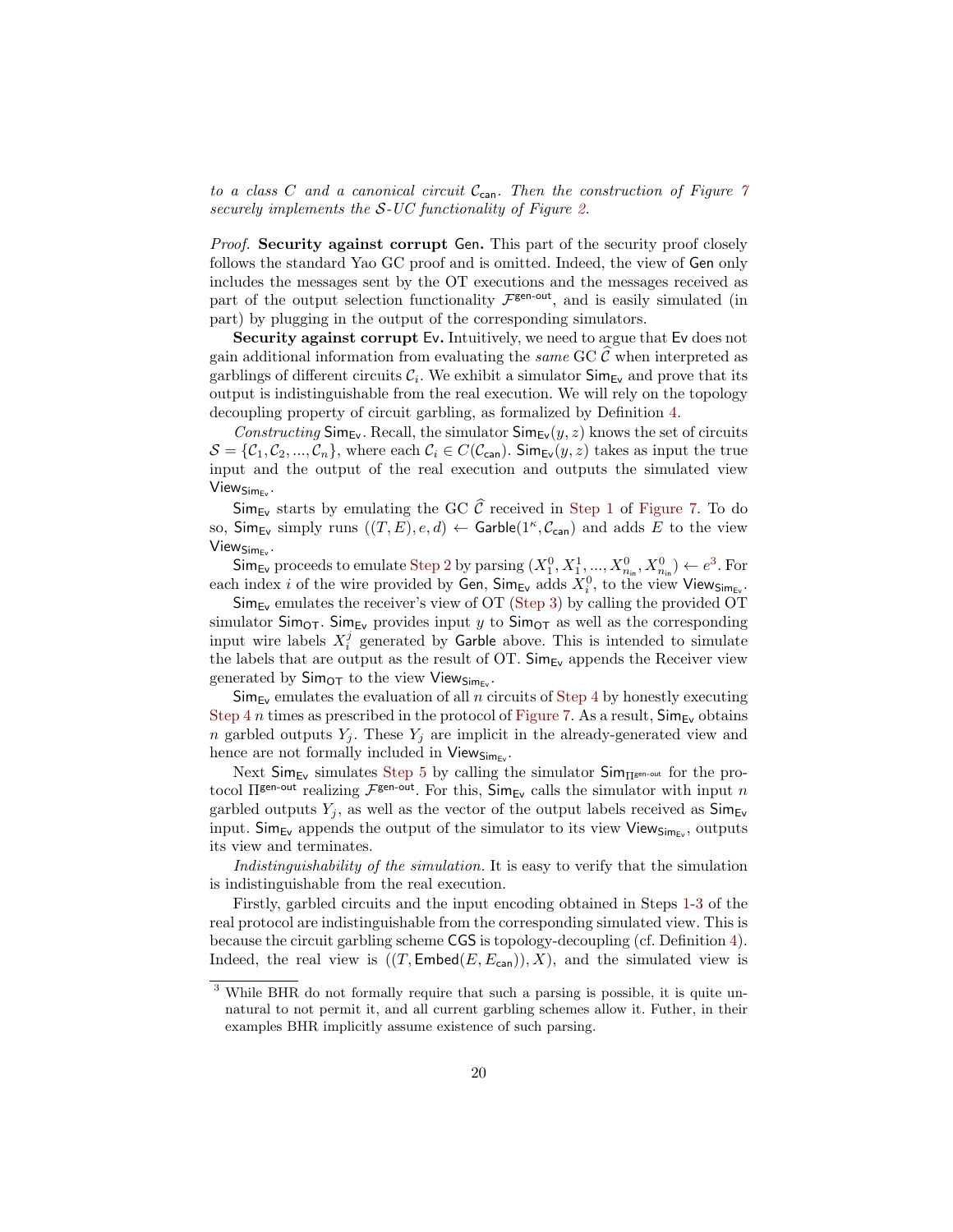$((T_{\text{can}}, E_{\text{can}}), X_{\text{can}})$ . The game topo<sub>CGS, f<sub>can</sub> of Definition [4](#page-15-1) immediately implies</sub> that the above distributions are indistinguishable.

As a result, the view View<sub>SimEv</sub> up until the call to a realization  $\Pi^{\text{gen-out}}$  of F gen-out is indistinguishable.

Simulation of Π<sup>gen-out</sup> step is done by referring to the Π<sup>gen-out</sup> simulator  $\mathsf{Sim}_{\Pi^{\text{gen-out}}}$ . We need to take care of two details:

- 1. ensure that input-output relationship of the call to  $\Pi^{\text{gen-out}}$  is consistent with the View $_{Sim_{Ev}}$  generated so far. Indeed, this is consistent.  $Sim_{Ev}$  will provide to  $\mathsf{Sim}_{\Pi^{\text{gen-out}}}$  the output labels it  $(\mathsf{Sim}_{\mathsf{Ev}})$  received as input, as well as the collection of the candidate garbled labels  $Y_j$  that  $\mathsf{Sim}_{\mathsf{Ev}}$  had computed.
- 2. ensure that simulation provided by  $\mathsf{Sim}_{\Pi^{\text{gen-out}}}$  is good, despite the fact that the  $P_2$  input provided to  $\lim_{\text{II} \in \mathbb{R}^n}$  out different from the input provided to Πgen-out in the real execution.

This is slightly more involved, and will require looking inside how the standard simulators work for GC-based secure computation. We show that there exists a simulator of  $P_2$  which works with our proof. Intuitively, this is possible because Receiver's real input is only used in the OT component of the simulation of Π<sup>gen-out</sup>, where it is not used in an essential manner.

Consider the standard simulators of GC evaluator SimEv−LP of [\[LP04\]](#page-0-0) and of the OT Receiver Sim<sub>R−IKNP</sub> of [\[IKNP03\]](#page-0-0). Sim<sub>Ev−LP</sub> accepts as input the player's input y and the function output  $f(x, y)$ ; it uses y only to pass it (together with the needed OT output) to the OT Receiver simulator  $\mathsf{Sim}_{\mathsf{R-IKNP}}$ . "Inside"  $\text{Sim}_{\text{R-kNP}}$  of [\[IKNP03\]](#page-0-0), the simulation succeeds independently of what  $y$  is.

Finally, even though the input provided to  $\mathsf{Sim}_{\Pi^{\text{gen-out}}}$  is not the same as the input provided to  $\Pi^{\text{gen-out}}$  in the real execution, this is not a problem, as they are still computationally indistinguishable when considered as part of the probability ensemble  $\{f_1(x, y), S_2(y, f_2(x, y))\}$ , as argued above.

 $\Box$ 

Achieving shared-output functionality  $\mathcal{F}^{S-UC-s}$ . The protocol of [Figure 7](#page-18-0) can be naturally extended to implement  $\mathcal{F}^{S-UC-s}$  of [Figure 3.](#page-9-1) This is achieved, e.g., by running a shared-output version Π<sup>gen-out-s</sup> of the output selection protocol Πgen-out. In turn, Πgen-out-<sup>s</sup> is derived from Πgen-out by not sending the GC decoding information to the other player and not reconstructing the plaintext output in the last stage of  $\Pi^{\text{gen-out}}$ .

## <span id="page-20-0"></span>6.1 Standard Garbling Schemes are Topology-Decoupling with Extended Correctness

It is easy to verify that standard GC schemes (classical Yao, Free-XOR and half-gates) satisfy the required notion. For classic Yao, the topology decoupling is with respect to the class  $C$  of circuits with maximal circuit size  $s$ . For the Free-XOR [\[KS08a\]](#page-0-0) and half-gates [\[ZRE15\]](#page-0-0) schemes, C is the set of circuits of  $\leq s$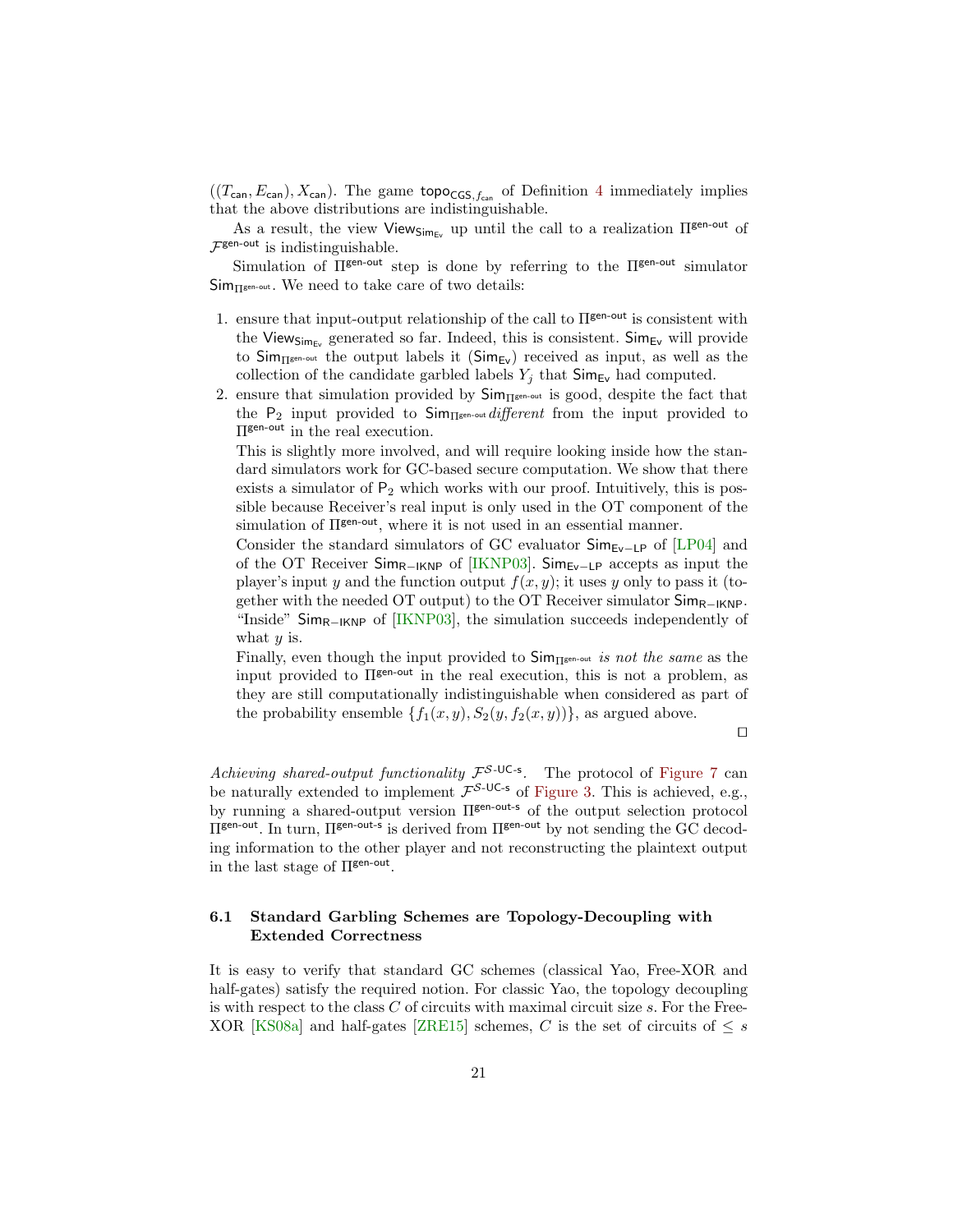non-XOR gates. In all three cases, the canonical circuit is the circuit consisting of s AND gates and can have any number of inputs and outputs.

In our generic treatment of circuit garbling schemes, we ask the scheme to define the Embed procedure. For the above standard schemes, we define the Embed procedure as follows:

Construction 1 (Embed for standard schemes) For classic Yao, Free-XOR and half-gates, we define Embed to be the syntactic procedure of replacing the prefix of the cryptographic material  $E_2$  with another cryptographic material  $E_1$ . For  $|E_1| \leq |E_2|$ , we say  $E = \text{Embed}(E_1, E_2)$ , if E is the string equal to  $E_2$  whose first  $|E_1|$  bits are set to be to be the string  $E_1$ .

Theorem 2 (Half-gates garbling is topology-decoupling with extended correctness). Assuming hashing functions used in the half-gates construction are modeled as a random oracle, the half-gates garbling of [\[ZRE15\]](#page-0-0) with the above Embed satisfies Definition [4](#page-15-1) with respect to the class  $C$  of circuits with the same number of input and output wires, and with number of non-XOR gates less or equal to s, where canonical circuit is the circuit consisting of s AND gates. The half-gates garbling also satisfies Definition [5.](#page-15-2)

Proof. We first observe that syntactically the functions defined by the half-gates scheme will work with switched topology. In particular, the Eval procedure of the half-gates scheme does not check that there are leftover garbled tables after completion. We defined the Embed procedure above. No additional syntactic changes are needed to consider the scheme.

Extended correctness is immediate. Evaluation of the embedded half-gates GC will proceed identically to the standard half-gates evaluation.

Topology-decoupling. Recall, in the half-gates scheme, the insight is for the generator Gen to generate a uniformly random bit  $r$ , and to transform the original AND gate  $v_c = v_a \wedge v_c$  into two half gates involving r:

$$
v_c = (v_a \wedge r) \oplus (v_a \wedge (r \oplus v_b))
$$

This has the same value as  $v_a \wedge v_b$  since it distributes to  $v_a \wedge (r \oplus r \oplus v_b)$ . Observe that in the first conjunction  $(v_a \wedge r)$  the generator Gen knows r, and in the second conjunction  $(v_a \wedge (r \oplus v_b))$ , the evaluator Ev is allowed to learn  $(r \oplus v_b)$ . In both conjunctions one of the players knows one of the inputs in plaintext. ZRE call them half-gates, a generator half-gate and an evaluator half-gate.

ZRE [\[ZRE15\]](#page-0-0) then use a standard construction of two-row tables for each of the half-gates. Further, a standard garbled-row reduction technique is applied to reduce size of each to a single row. Finally, the  $v_c = v_a \wedge v_c$  is computed via the Free-XOR technique. Importantly for our proof, the garbled rows look random and do not contain any redundant information allowing evaluator to verify that it is evaluating a correctly garbled circuit.

Specifically, let  $p_a, p_b$  be the random permutation bits selected by Gen, and  $\Delta$  is the Free-XOR offset also selected by Gen. The generator half-table row  $T_{Gen}$ is set to:  $T_{Gen} \leftarrow H(W_a^0) \oplus H(W_a^1) \oplus p_b \Delta$ . The evaluator half-table row  $T_{Ev}$  is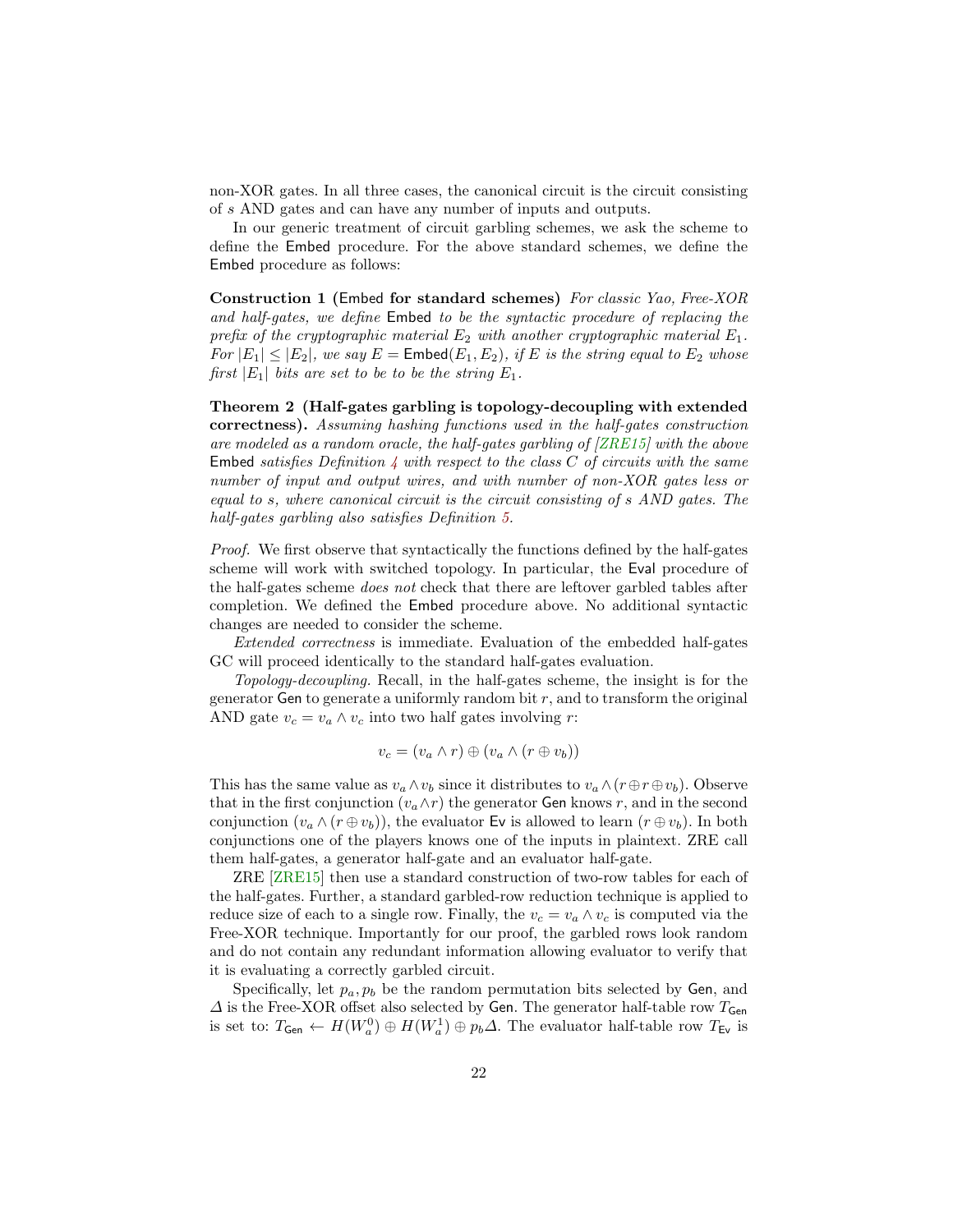set to  $T_{\text{Ev}} \leftarrow H(W_b^0) \oplus H(W_b^1) \oplus W_a^0$ . The garbled output wire  $W_c^0$  is set to be  $W_c^0 \leftarrow H(W_a^0) \oplus p_a T_{Gen} \oplus H(W_b^0) \oplus p_b (T_{Ev} \oplus W_a^0)$ , and the other output label is set  $W_c^1 = W_c^0 \oplus \Delta$ . It is easy to trace this and to verify that the garbled tables output by the half-gates Gen are random-looking, assuming  $H$  is a random oracle, even given an input encoding  $X$ . That is, given input encoding  $X$ , a circuit consisting from randomly generated garbled tables is indistinguishable from the correctly generated half-gates GC corresponding to X. This immediately implies the theorem statement.  $\Box$ 

Similar theorems can be easily proven for Free-XOR, classical Yao, and many standard constructions. The proof relies on the property that the garbled circuit generated by Gen looks random, even given an input encoding.

Theorem 3. Assuming hashing functions used in the Free-XOR construction are modeled as a random oracle, the Free-XOR garbling of [\[KS08a\]](#page-0-0) with the above Embed satisfies Definition  $\frac{1}{4}$  $\frac{1}{4}$  $\frac{1}{4}$  with respect to the class C of circuits with the same number of input and output wires, and with number of non-XOR gates less or equal to s, where canonical circuit is the circuit consisting of s AND gates. The half-gates garbling also satisfies Definition [5.](#page-15-2)

Theorem 4. Assuming hashing function used in the classical Yao construction are modeled as a random oracle, the standard 4-row Yao garbling of [\[LP09\]](#page-0-0) with the above Embed satisfies Definition [4](#page-15-1) with respect to the class  $C$  of circuits with maximal circuit size s and with the same number of input and output wires, where canonical circuit is the circuit consisting of s AND gates. This garbling also satisfies Definition [5.](#page-15-2)

## <span id="page-22-0"></span>7 Performance Calculation and Comparison

It is easy to evaluate performance of our  $S$ -UC scheme. For a set S of n circuits of (non-XOR gate) sizes  $s_{\mathcal{C}_i}$ , our communication consists of transmitting a single GC of size  $s_{\text{max}} = \max s_{\mathcal{C}_i}$ , plus the communication needed for  $\Pi^{\text{gen-out}}$ .  $\Pi^{\text{gen-out}}$ requires  $n_{\text{in}} \cdot n$  OTs and sending a circuit implementing  $\Pi^{\text{gen-out}}$ , which is a simple multiplexer and has approximately  $n_{\text{out}} \cdot n$  gates.

The multiplexer circuit can process each of  $n_{\text{out}}$  wires at cost n non-XOR gates, e.g. as follows. The selector boolean input can be a vector of zeros except with a 1 in target position t. Then, the multiplexer computes XOR of all  $n_{\text{out}}$ conjunctions (of the selector bit and branch bit).

In contrast, the standard approach involves evaluating all n circuits, and the total communication cost will consist of sending  $\sum_{i=1}^{n} |\mathcal{C}_i|$ . We note that a recent heuristic circuit overlay approach [\[KKW17\]](#page-0-0) can reduce this cost, sometimes significantly. As discussed in Section [1.2,](#page-3-0) our approach is more efficient and much simpler than [\[KKW17\]](#page-0-0) in the case considered in this work (where the evaluated function is known to Gen).

For the special and representative case where all circuits are of the same size, our approach will require sending approximately max  $|\mathcal{C}_i|$  gates, while prior work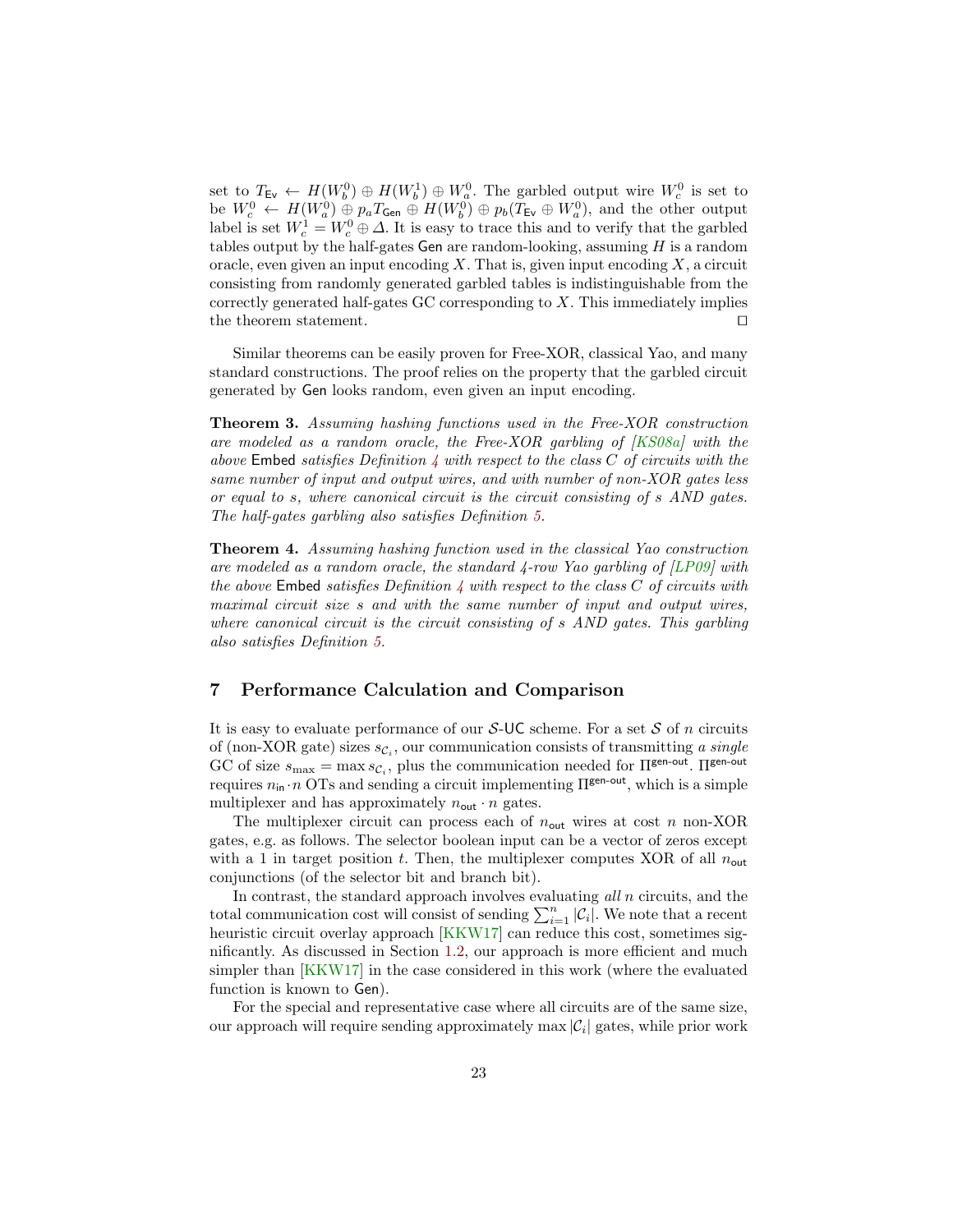required sending  $n \cdot |\mathcal{C}_i|$  gates. (The cost of [\[KKW17\]](#page-0-0) varies depending on the effectiveness of the heuristic and is between  $\max |\mathcal{C}_i|$  and  $n \cdot |\mathcal{C}_i|$  gates sent.) The auxiliary costs we incur (extra OTs and evaluating  $\Pi^{\text{gen-out}}$  circuit) can often be ignored, e.g. when  $C_i$  is large relative to the auxiliary costs.

We note that if the branch clauses are very small circuits, then the cost of output selection may overweigh the benefit of Free IF. Precise determination of the break-even point mainly depends on the relative cost of the extra round of communication we require. Beyond the cost of the extra round, there is little we pay. Our output selection algorithm involves a circuit size similar to the multiplexer that would be used in regular GC; because we use OT as input, our multiplexer requires approximately twice the number of bits as the regular GC multiplexer.

Computation costs. We stress that the computation cost is reduced for the Generator (it would generate a single branch). However it remains the same as in the standard GC for the Evaluator. This is because the Evaluator must evaluate all branches of the circuit. We stress that in typical GC deployments communication is by far the most significant bottleneck, and runtime will usually be proportional to the amount of communication required.

Acknowledgements. I would like to thank anonymous reviewers of this paper and Viet Tung Hoang for valuable suggestions on presentation.

## References

- BHR12. Mihir Bellare, Viet Tung Hoang, and Phillip Rogaway. Foundations of garbled circuits. In Ting Yu, George Danezis, and Virgil D. Gligor, editors, ACM CCS 12, pages 784–796. ACM Press, October 2012.
- DDK<sup>+</sup>15. Daniel Demmler, Ghada Dessouky, Farinaz Koushanfar, Ahmad-Reza Sadeghi, Thomas Schneider, and Shaza Zeitouni. Automated synthesis of optimized circuits for secure computation. In Indrajit Ray, Ninghui Li, and Christopher Kruegel:, editors, ACM CCS 15, pages 1504–1517. ACM Press, October 2015.
- DKS<sup>+</sup>17. Ghada Dessouky, Farinaz Koushanfar, Ahmad-Reza Sadeghi, Thomas Schneider, Shaza Zeitouni, and Michael Zohner. Pushing the communication barrier in secure computation using lookup tables. In 24. Annual Network and Distributed System Security Symposium (NDSS'17). The Internet Society, February 26-March 1, 2017. To appear.
- FVK<sup>+</sup>15. Ben A. Fisch, Binh Vo, Fernando Krell, Abishek Kumarasubramanian, Vladimir Kolesnikov, Tal Malkin, and Steven M. Bellovin. Malicious-client security in blind seer: A scalable private DBMS. In 2015 IEEE Symposium on Security and Privacy, pages 395–410. IEEE Computer Society Press, May 2015.
- GKS17. Daniel Günther, Ágnes Kiss, and Thomas Schneider. More efficient universal circuit constructions. In Tsuyoshi Takagi and Thomas Peyrin, editors, ASIACRYPT 2017, Part II, volume 10625 of LNCS, pages 443–470. Springer, Heidelberg, December 2017.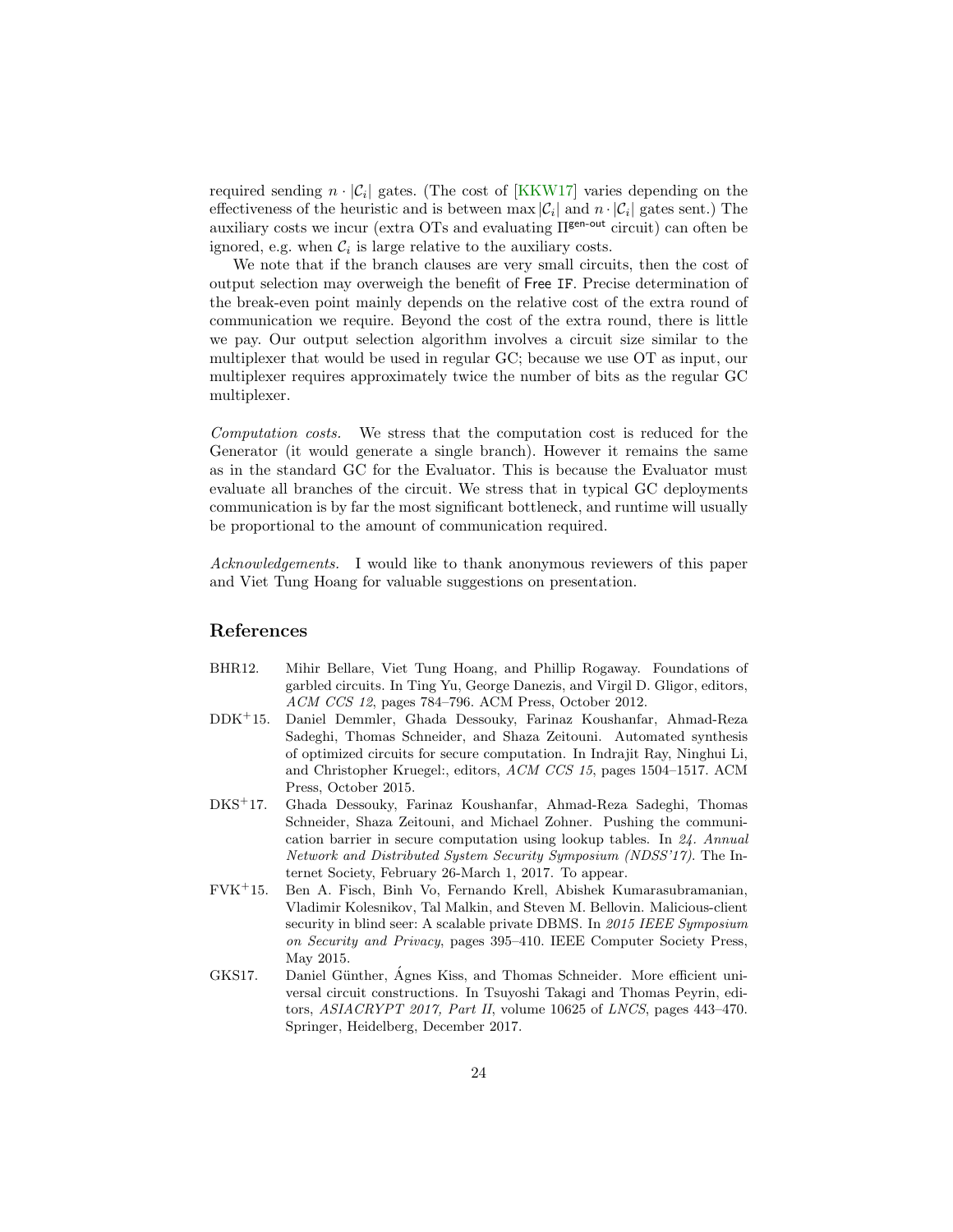- GO96. Oded Goldreich and Rafail Ostrovsky. Software protection and simulation on oblivious RAMs. J. ACM, 43(3):431–473, 1996.
- IKNP03. Yuval Ishai, Joe Kilian, Kobbi Nissim, and Erez Petrank. Extending oblivious transfers efficiently. In Dan Boneh, editor, CRYPTO 2003, volume 2729 of LNCS, pages 145–161. Springer, Heidelberg, August 2003.
- KKW16. W. Sean Kennedy, Vladimir Kolesnikov, and Gordon Wilfong. Overlaying circuit clauses for secure computation. Cryptology ePrint Archive, Report 2016/685, 2016. <http://eprint.iacr.org/2016/685>.
- KKW17. W. Sean Kennedy, Vladimir Kolesnikov, and Gordon T. Wilfong. Overlaying conditional circuit clauses for secure computation. In Tsuyoshi Takagi and Thomas Peyrin, editors, ASIACRYPT 2017, Part II, volume 10625 of LNCS, pages 499–528. Springer, Heidelberg, December 2017.
- KMR14. Vladimir Kolesnikov, Payman Mohassel, and Mike Rosulek. FleXOR: Flexible garbling for XOR gates that beats free-XOR. In Juan A. Garay and Rosario Gennaro, editors, CRYPTO 2014, Part II, volume 8617 of LNCS, pages 440–457. Springer, Heidelberg, August 2014.
- KS08a. Vladimir Kolesnikov and Thomas Schneider. Improved garbled circuit: Free XOR gates and applications. In Luca Aceto, Ivan Damgαrd, Leslie Ann Goldberg, Magnús M. Halldórsson, Anna Ingólfsdóttir, and Igor Walukiewicz, editors, ICALP 2008, Part II, volume 5126 of LNCS, pages 486–498. Springer, Heidelberg, July 2008.
- KS08b. Vladimir Kolesnikov and Thomas Schneider. A practical universal circuit construction and secure evaluation of private functions. In Gene Tsudik, editor,  $FC 2008$ , volume 5143 of *LNCS*, pages 83–97. Springer, Heidelberg, January 2008.
- KS16. Agnes Kiss and Thomas Schneider. Valiant's universal circuit is practical. In Marc Fischlin and Jean-Sébastien Coron, editors, EUROCRYPT 2016, Part I, volume 9665 of LNCS, pages 699–728. Springer, Heidelberg, May 2016.
- LMS16. Helger Lipmaa, Payman Mohassel, and Saeed Sadeghian. Valiant's universal circuit: Improvements, implementation, and applications. Cryptology ePrint Archive, Report 2016/017, 2016. [http://eprint.iacr.org/2016/](http://eprint.iacr.org/2016/017) [017](http://eprint.iacr.org/2016/017).
- LP04. Yehuda Lindell and Benny Pinkas. A proof of Yao's protocol for secure twoparty computation. Cryptology ePrint Archive, Report 2004/175, 2004. <http://eprint.iacr.org/2004/175>.
- LP09. Yehuda Lindell and Benny Pinkas. A proof of security of Yao's protocol for two-party computation. Journal of Cryptology, 22(2):161–188, April 2009.
- MS13. Payman Mohassel and Seyed Saeed Sadeghian. How to hide circuits in MPC an efficient framework for private function evaluation. In Thomas Johansson and Phong Q. Nguyen, editors,  $EUROCRYPT 2013$ , volume 7881 of LNCS, pages 557–574. Springer, Heidelberg, May 2013.
- PKV<sup>+</sup>14. Vasilis Pappas, Fernando Krell, Binh Vo, Vladimir Kolesnikov, Tal Malkin, Seung Geol Choi, Wesley George, Angelos D. Keromytis, and Steve Bellovin. Blind seer: A scalable private DBMS. In 2014 IEEE Symposium on Security and Privacy, pages 359–374. IEEE Computer Society Press, May 2014.
- PSS09. Annika Paus, Ahmad-Reza Sadeghi, and Thomas Schneider. Practical secure evaluation of semi-private functions. In Michel Abdalla, David Pointcheval, Pierre-Alain Fouque, and Damien Vergnaud, editors, ACNS 09, volume 5536 of  $LNCS$ , pages 89–106. Springer, Heidelberg, June 2009.